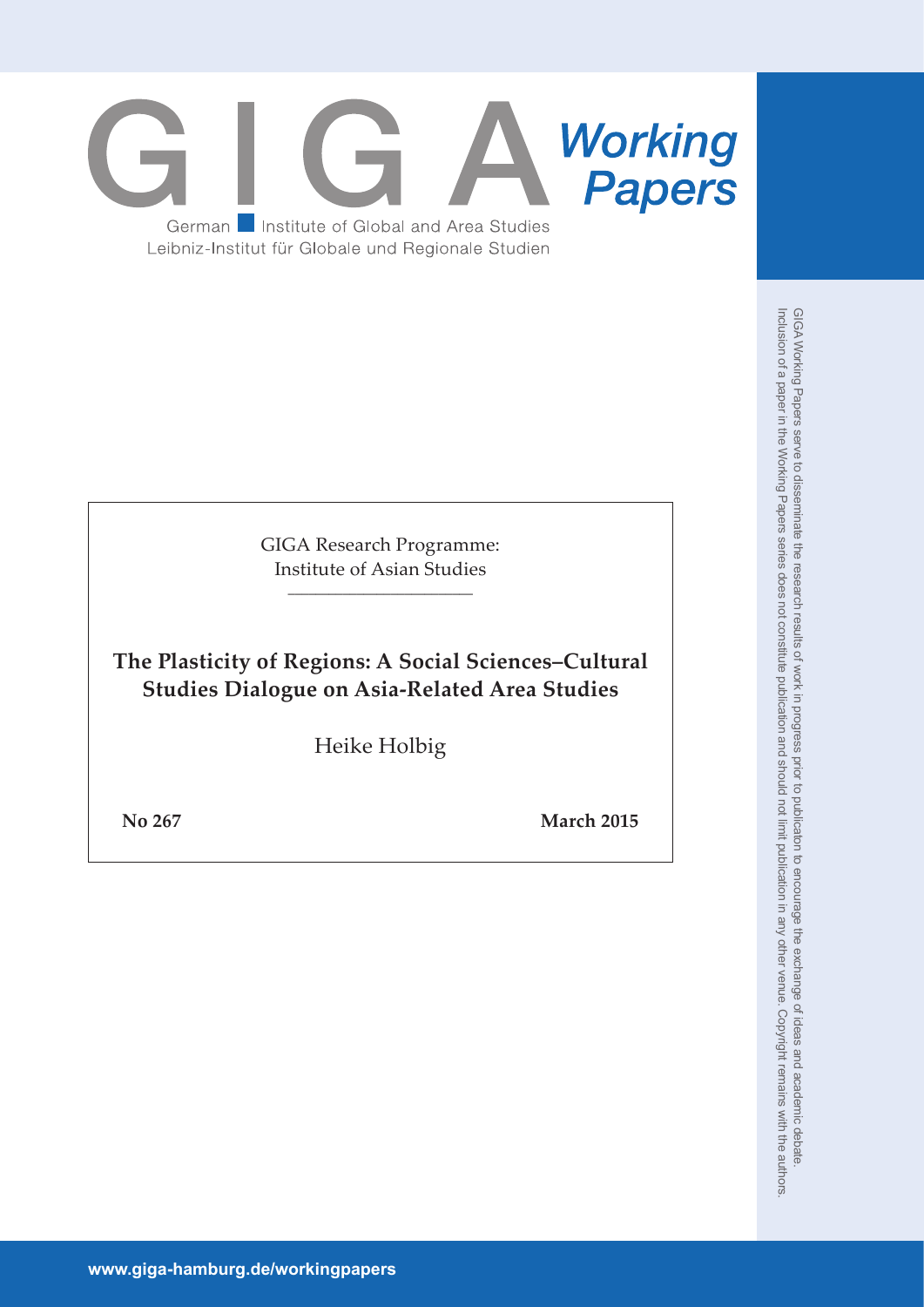## **GIGA Working Papers 267/2015**

Edited by the GIGA German Institute of Global and Area Studies Leibniz‐Institut für Globale und Regionale Studien

The GIGA Working Papers series serves to disseminate the research results of work in progress prior to publication in order to encourage the exchange of ideas and academic debate. An objective of the series is to get the findings out quickly, even if the presenta‐ tions are less than fully polished. Inclusion of a paper in the GIGA Working Papers series does not constitute publication and should not limit publication in any other venue. Copyright remains with the authors.

GIGA research unit responsible for this issue: Institute of Asian Studies Copyright for this issue: © Heike Holbig WP Coordination and English‐language Copyediting: Melissa Nelson Editorial Assistance and Production: Silvia Bücke

All GIGA Working Papers are available online and free of charge on the website <www.giga‐hamburg.de/workingpapers>. For any requests please contact: <workingpapers@giga-hamburg.de>

The GIGA German Institute of Global and Area Studies cannot be held responsible for errors or any consequences arising from the use of information contained in this Working Paper; the views and opinions expressed are solely those of the author or authors and do not necessarily reflect those of the Institute.

GIGA German Institute of Global and Area Studies Leibniz‐Institut für Globale und Regionale Studien Neuer Jungfernstieg 21 20354 Hamburg Germany <info@giga‐hamburg.de> <www.giga‐hamburg.de>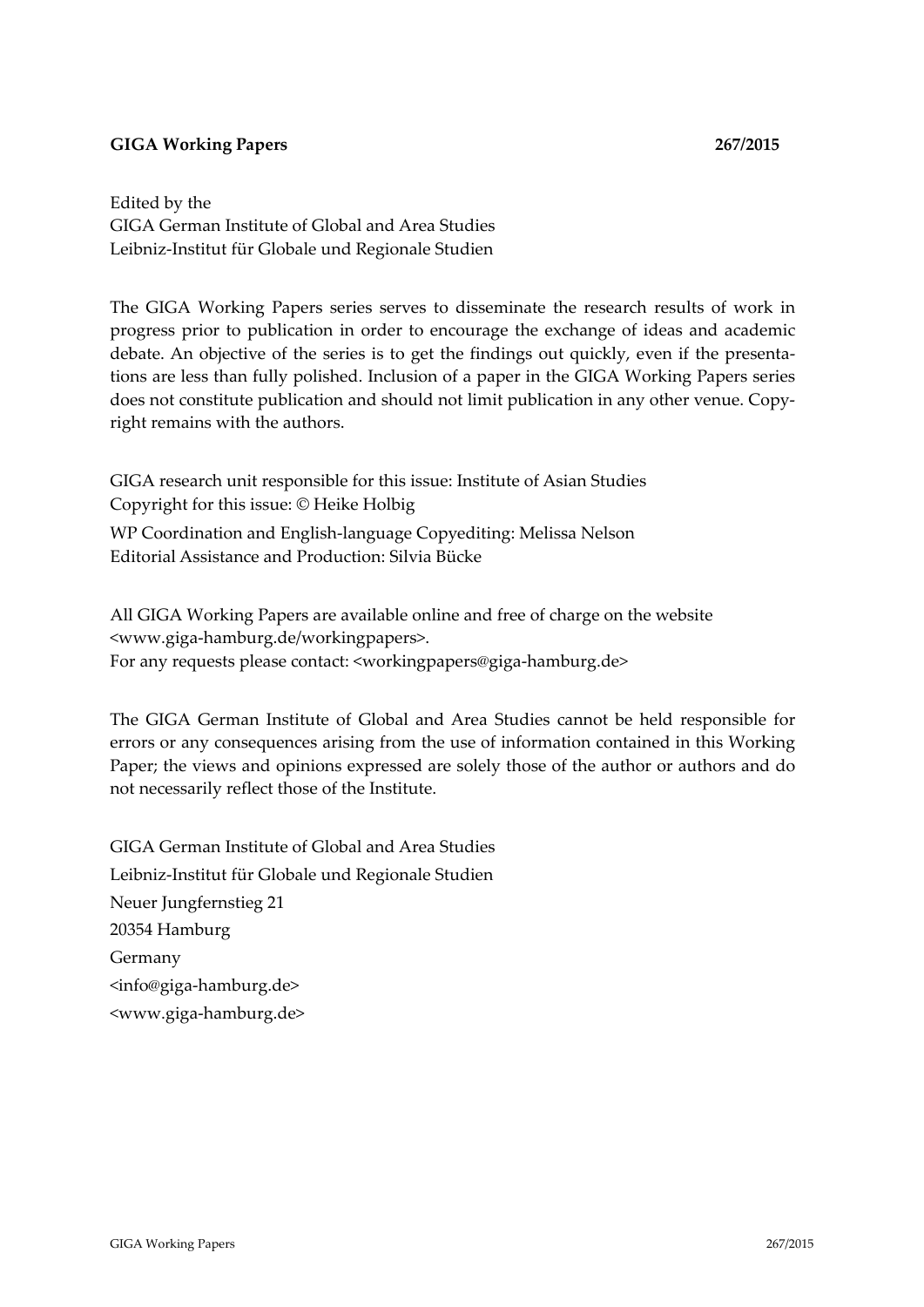# **The Plasticity of Regions: A Social Sciences–Cultural Studies Dialogue on Asia‐Related Area Studies**

## **Abstract**

Representatives from the social sciences and cultural studies continue to exhibit mutual reservations and sensitivities when they encounter each other in the field of area studies. This is particularly so with regard to research on East and Southeast Asia. Given this background and with the intention of deriving a productive definition of area studies, this article attempts to assess the current state of Asia‐related area studies by reviewing and comparing the debates within the social sciences and cultural studies in the Anglo‐Saxon and German‐language spheres on the changing role of the discipline. In this text, region is defined as an ongoing process involving the communicative construction of social rela‐ tions. Various approaches to describing the regions of East and Southeast Asia illustrate that this process is subject to dialectical movements of de‐ and reterritorialization, which should be examined as issues of equal empirical rank. In view of a growing focus primarily on transnational and transregional entanglements, this text suggests using the term "re‐ flexive essentialism" and proposes more extensive reflection on the new and essentialist self-assurances, limitations, and entrenchments at the regional, national, and subnational levels.

Keywords: area studies, East Asia, Southeast Asia, deterritorialization versus reterritoriali‐ zation, reflexive essentialism

## **Prof. Dr. Heike Holbig**

is a professor of political science with a focus on Chinese and East Asian area studies at Goethe University, Frankfurt am Main, and a senior research fellow at the GIGA Institute of Asian Studies. Her research interests include domestic politics, state–society relations, party ideology, and regime legitimacy in China as well as larger debates on comparative authoritarianism and on Asia‐related area studies.

<heike.holbig@giga‐hamburg.de>

<www.giga‐hamburg.de/en/team/holbig>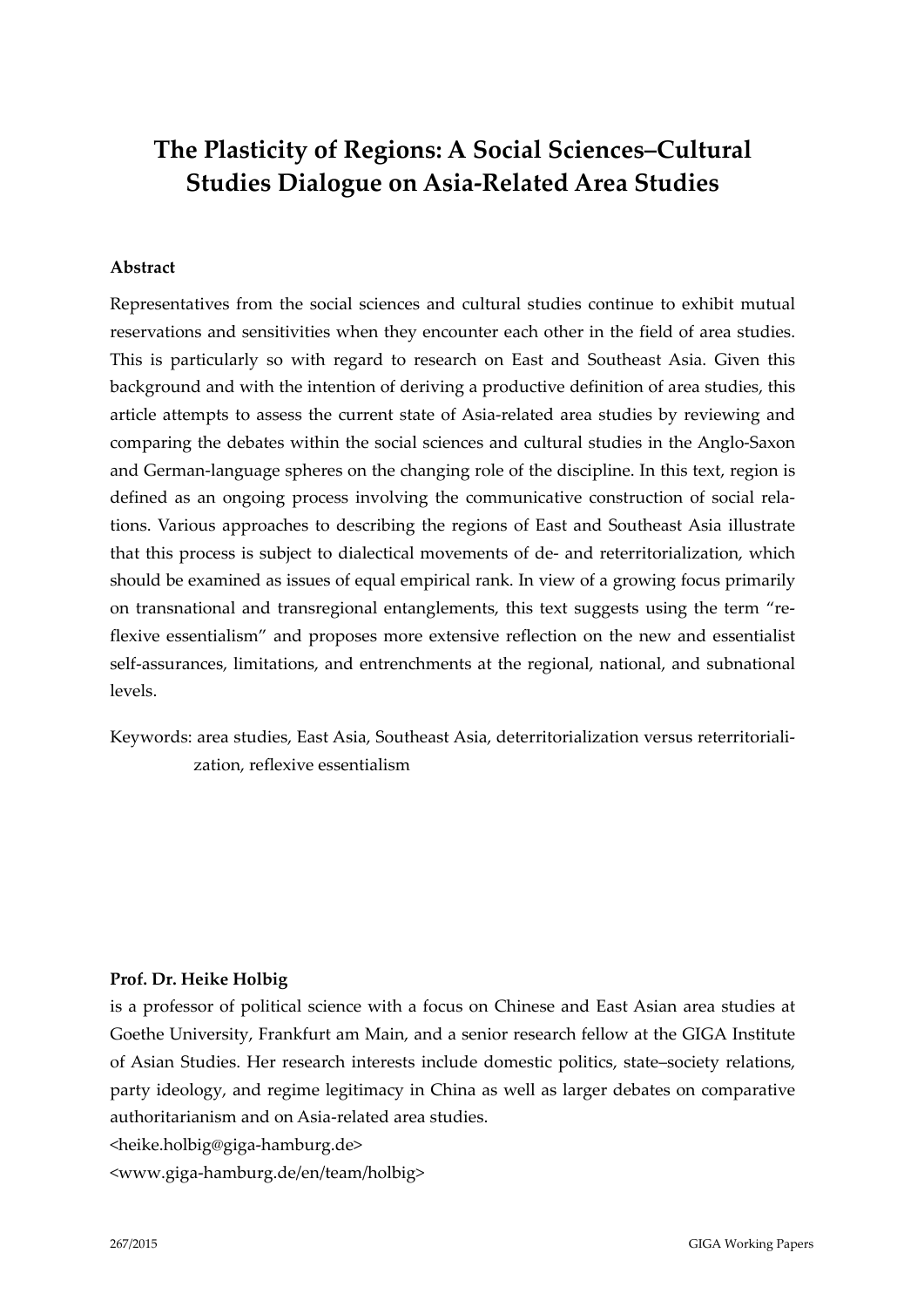## **The Plasticity of Regions: A Social Sciences–Cultural Studies Dialogue on Asia‐Related Area Studies**

## **Heike Holbig**

## **Article Outline**

- 1 Introduction
- 2 Area Studies in Crisis Critiques and Counter‐Critiques
- 3 Strategies for Coping with the Crisis
- 4 Asia, East Asia, Southeast Asia, Asia‐Pacific Attempts to Capture a Moving Target

5 Conclusion

Bibliography

## **1 Introduction**

1

This article attempts to determine the current state of Asia‐related area studies by reviewing and connecting the debates in social sciences and cultural studies that are occurring in both English and German.<sup>1</sup> Its aim is to derive a productive definition of regional studies on the one hand and the region under study on the other.

<sup>1</sup> This is a revised version of a manuscript which was discussed intensively with colleagues at Goethe University in Frankfurt/Main in autumn 2013, with colleagues at GIGA Hamburg in April 2014, and at the "Area Studies Revisited. Connectivity, Comparison, Laterality" conference, which took place at the Graduate School for East and Southeast European Studies at Ludwig‐Maximilians University in Munich in June 2014. In particular, I would like to thank Hans‐Jürgen Puhle for his substantial comments and suggestions. I would also like to thank Falk Hartig and John Njenga Karugia, further members of the Area Studies Working Group of the Federal Ministry of Education and Research‐funded joint project AFRASO at Goethe University; Patrick Köllner, Sandra Destradi, and other colleagues at the GIGA Institute of Asian Studies; and Andreas Eckert and other participants of the aforementioned "Area Studies Revisited" conference for their constructive proposals for revision. An earlier version of the article is available as one of the Frankfurt Working Papers on East Asia (No. 7/2013) from the Interdisciplinary Centre for East Asian Studies (IZO) at Goethe University in Frankfurt/Main.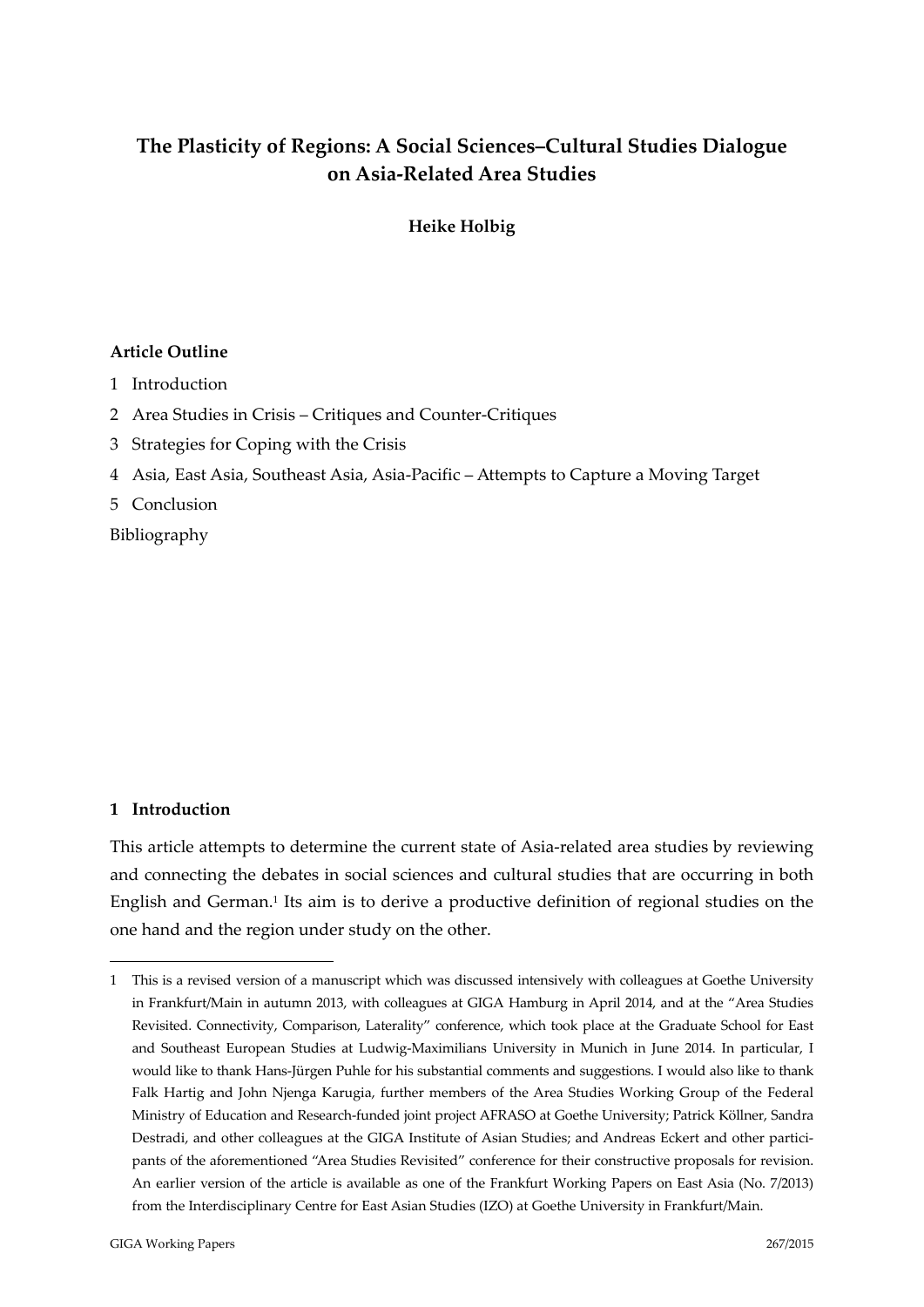Because the article draws on current debates, it first outlines the core initial assumptions, gained through the examination of the available literature and serving as the basis for the argument. It begins by discussing the varied history of area studies and the various solutions proposed by social sciences and cultural studies for coping with its most recent crisis. Subsequently, using (East) Asia as an example, the article reflects on the concept of region as an ongoing process of communicatively constructed social relations. This process, as argued over the course of the text, is subject to contrary movements involving the dissolution of old boundaries and the drawing of new ones, of de‐ and reterritorialization, of entanglements and entrenchments. These movements should be examined – particularly as regards (East) Asia – as issues of equal empirical rank, and their mutual dynamics assessed.

In this article, area studies is not considered to constitute an independent discipline. Rather, it is viewed as an interdisciplinary research context that focuses on certain regions and transregional issues.2 This implies that the interacting researchers remain in their institution‐ ally rooted yet in‐flux disciplines and gain impulses from their involvement in this context. In some cases, such impulses can add to the theoretical scope and thematic range of regional research, or they can enrich empirical contributions to mainstream debates and can contribute to the examination of these debates – without creating a general obligation within the area studies community to provide these impulses.

In the 1990s, area studies were subjected to severe criticism from the social sciences. This criticism mainly came from the United States – though some stemmed from Europe as well – and gave rise to the discipline's most recent existential crisis. Since then, its self-definition has changed significantly. Old and new challenges to area studies – such as the rise and decline of certain regions in the political, economic, and media spheres; the implications of the

<sup>2</sup> The objective of regional studies, as defined by the German Council of Science and Humanities (Wissenschaftsrat) in 2006, is "to conduct scholarly research on structures and development dynamics in other societies (particularly contemporary societies, yet with consideration of historical graduations) and to describe and to analyze these in such a way that specific features, contexts and relationships are appropriately expressed and reflected upon. The research objects are geographic areas and regions (to be understood as regions on a global scale), the people of which are connected through shared geographic circumstances, a shared cultural background, and/or a history of mutual relations. Shared regional characteristics can be rooted in social, economic, political or also legal contexts, and are influenced and shaped by global influences (such as media, economy, technology and transport)" (Wissenschaftsrat 2006: 7). The definition of regional studies as an interdisciplinary research context is shared here, but the term "region(s)" is reflected upon and is subjected to a more detailed discussion as a process of continual communicative construction; regions are also not generally, as formulated in this quote, defined as a research object (see below). For a critical discussion of the recommendations of the German Council of Science and Humanities, cf. Middell (2013). In this article, he identifies as problematic the fact that globalization processes are primarily viewed as originating from the global North or West, whereas the global South is viewed as being under the influence of globalization. This implies that the dichotomies deemed obsolete remain intact (Middell 2013: 13).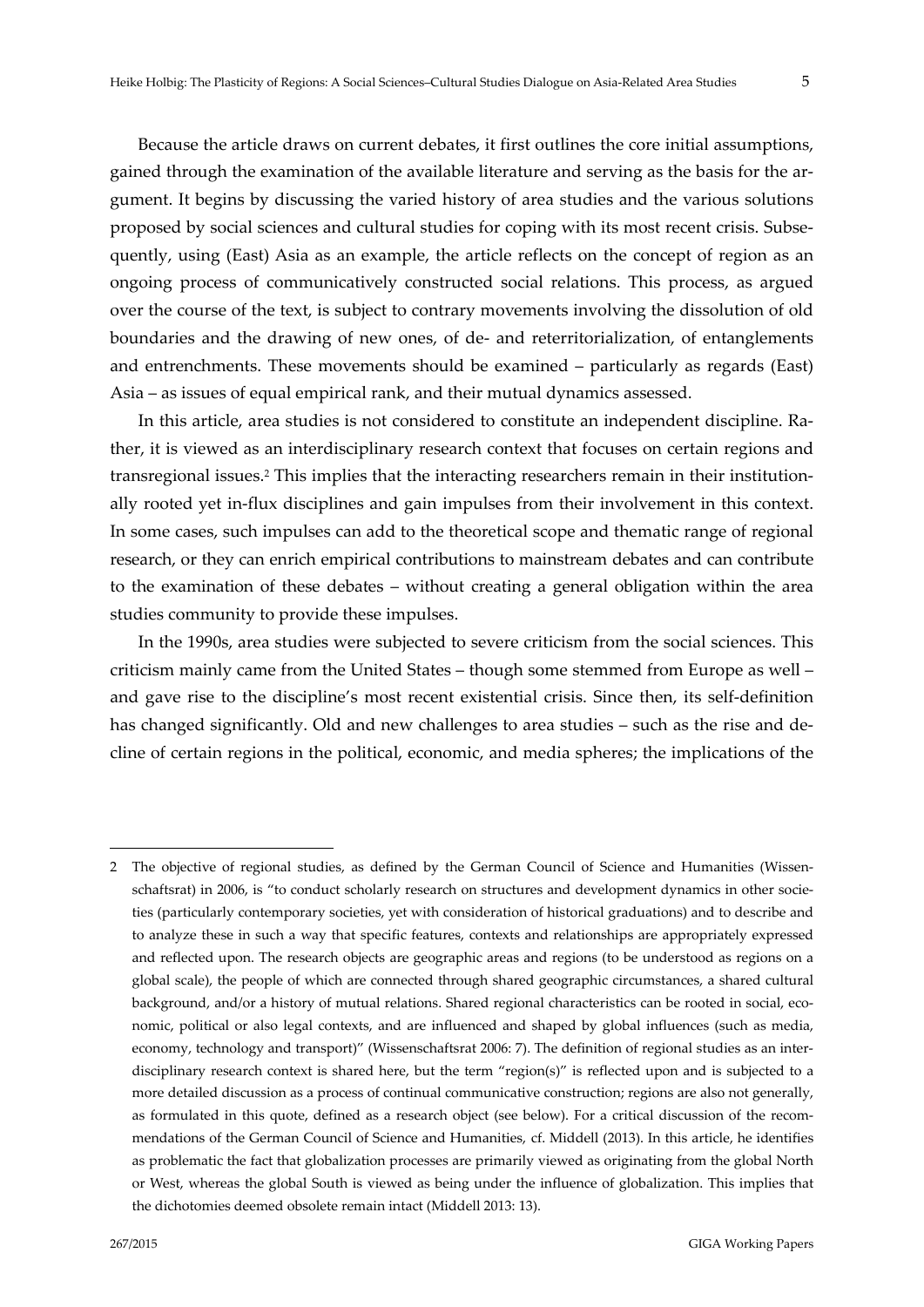"cultural turn $(s)$ "<sup>3</sup> or the demand for transregional approaches; and the various strategies for coping with these challenges – should be subjected to critical reflection when developing an independent conceptualization of area studies. This article has taken on this task.

From the outset, emphasis should be placed on the notion that regions are not defined as static, territorially rooted units, but as dynamic, communicatively constructed concepts. The latter definition is based on the epistemological assumption that social reality is not analyzable in itself, but only in terms of its linguistic representation, and that social and political phenomena are always culturally constituted. Correspondingly, these constructions are not inevit ably anchored in territory; rather, geographical connotations are accompanied by cultural, civilizational, political, moral, and other attributions, and are often overshadowed by them. Like other communicative constructs, regions are also subject to open processes of negotiation and interaction between individuals and groups from cultures within them and outside of them. Frequently, various, and sometimes conflicting or competing, concepts coexist (Acharya 2010). Thus, regions themselves cannot really be a research object. Rather, the construction of regional concepts has to be questioned repeatedly in the light of new theoretical approaches advanced by the disciplines participating in area studies research as well as in the light of the respective thematic selections and research designs (cf. Braig and Hentschke 2005).

There are thus no "right" or "wrong" solutions in the development of new concepts for studying regions in the academic field of regional research. Rather, the aim can only be to develop a definition of region that is as productive as possible (Puhle *forthcoming*), taking into account the dynamics, the "plasticity" – the amorphous and malleable character – and the plurality of cultural constructs. This definition should be based on

- changing cultural-exchange relations, which affect the perceived relevance of regionrelated research topics in the same way as incisive political or natural events do;
- new self‐descriptions and external descriptions of regions or subregions for example, in the wake of regionalist integration initiatives or shifts in geopolitical and economic weight; and
- critical debates with paradigmatic *turns* and new theoretic emphases from specialized disciplines that also influence the "theoretical accessibility" and the disciplinary connec‐ tivity of certain regional constructs.

Ultimately, the development of shared, transcendent concepts regarding area studies and the regions to be examined should take into account the various disciplinary traditions and insti‐ tutional framework conditions as well as the specific research interests and competencies of the participating researchers in order to create an interdisciplinary research context which is as seminal and sustainable as possible.

<sup>3 &</sup>quot;Cultural turn(s)" is used here as a generic term for various forms of reorientation that have established themselves in the humanities and the social sciences since the late 1960s and increasingly since the late 1980s and the early 1990s (cf. Lackner and Werner 1999; Bachmann‐Medick 2006). A more detailed discussion of cultural turn(s) can be found below.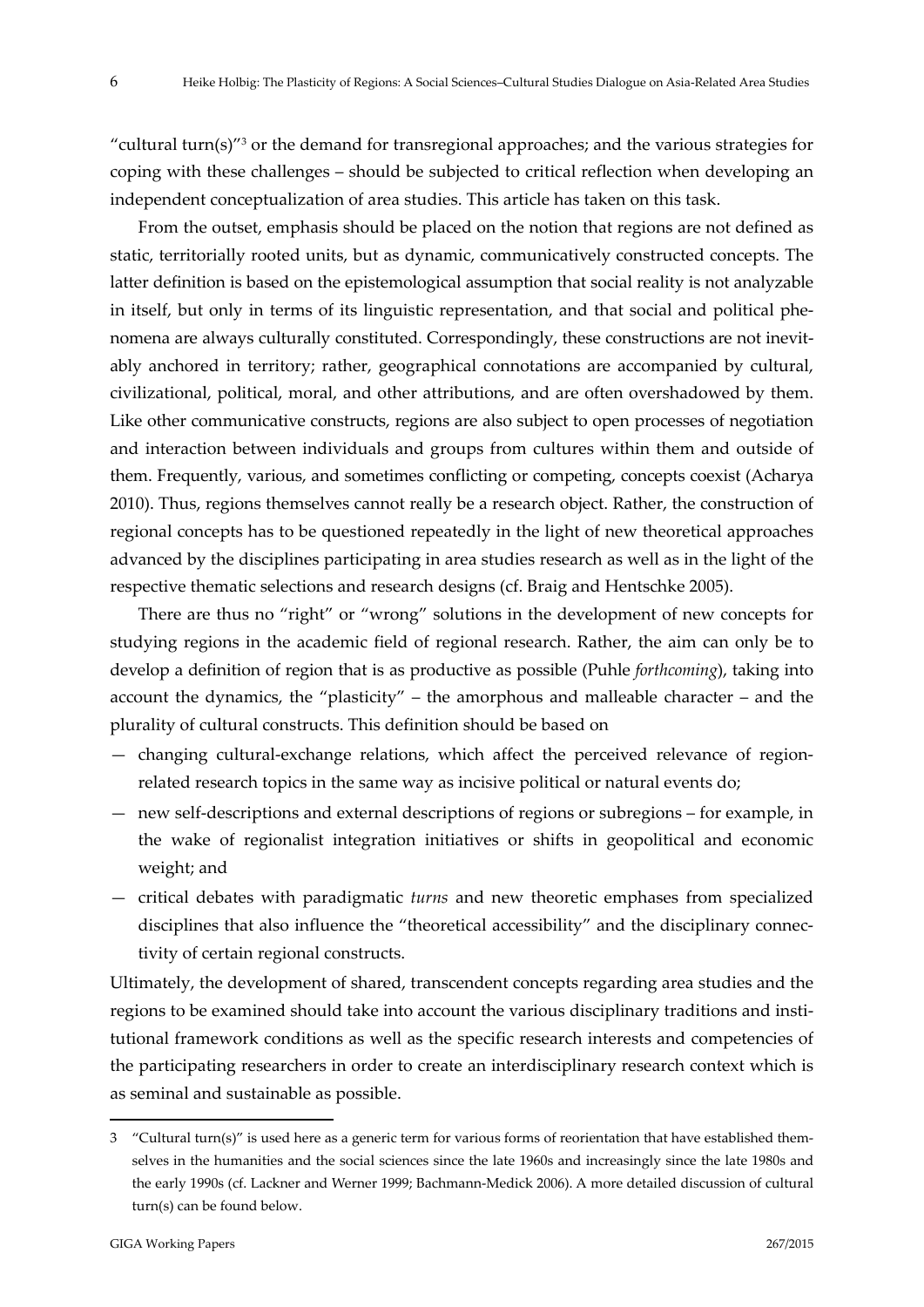## **2 Area Studies in Crisis – Critiques and Counter‐Critiques**

The historiography of the changeable trajectory of area studies has its origins in the era of the European Enlightenment and Alexander von Humboldt (1769–1859). His role as a pioneer of area‐specific multidisciplinary work, brought about by his research travels to Latin America, the United States, Russia, and Central Asia, the effects of which extended far beyond the horizon of the Europe of that era, has been extensively reviewed and requires no repetition here. In contrast, however, a brief recapitulation of the development of area studies and, in particular, the manifold points of critique directed at it over the course of the late-nineteenth century and the twentieth century is necessary in determining its position at the present time. The first occasion for a critique of area studies was provided by its academic establishment in nineteenth-century Europe as "colonial studies," when it, as a "child of the empire," provided linguistic and regional knowledge that served colonial expansion interests. Parallel to its international ascension during the first half of the twentieth century, area studies underwent a systematic institutionalization, particularly in the United States. Immediately after the Second World War, and especially in the 1960s, the Social Science Research Council systematically supported the establishment of dozens of multidisciplinary "area studies centers" at the country's major universities (these numbered 124 in the early 1990s; Lewis and Wigen 1997: 166).

Edward Said inflicted the first comprehensive shockwave on area studies in 1978. In his much-cited book *Orientalism*, he criticized the occidental world for spreading a "web of racism, cultural stereotypes, political imperialism, dehumanizing ideology" (Said 1978: 27), the conscious or subconscious ideological aim of which was the subjugation of the researched peoples. He contended that area studies, in a false and irreducible opposition between the "self" and the "other," always focused on the "other" and never on the "self," and demanded that these concepts be replaced with an entirely new postcolonial paradigm for the academic analysis of non‐Western societies that actively and critically reflected on the hegemonic rela‐ tions. The establishment of postcolonial studies as an independent research branch in the 1980s can be seen as an immediate response to Saidʹs critique of area studies – which, how‐ ever, did not suffice to take the wind out of the critics' sails.

In the 1990s, a further, intense wave of criticism from the ranks of Anglo-Saxon social sciences was directed at area studies. In the United States in particular it was contended that, with the end of the Cold War, area studies had lost its main function – the "identification of the next enemy" as part of a mission to serve geopolitical interests – and had thus lost its right to exist. With the ongoing advance of globalization, the regions had also experienced a substantial loss of significance, and the extensive investment of public funding in regional research centers could no longer be justified. Additionally, it was more or less sweepingly denied that area studies was of a scholarly nature: It was asserted that the discipline's repre‐ sentatives were characterized by an atheoretical or even anti-theoretical, and in the best case eclectic, stance towards disciplinary theories and by a lack of methodological knowledge, so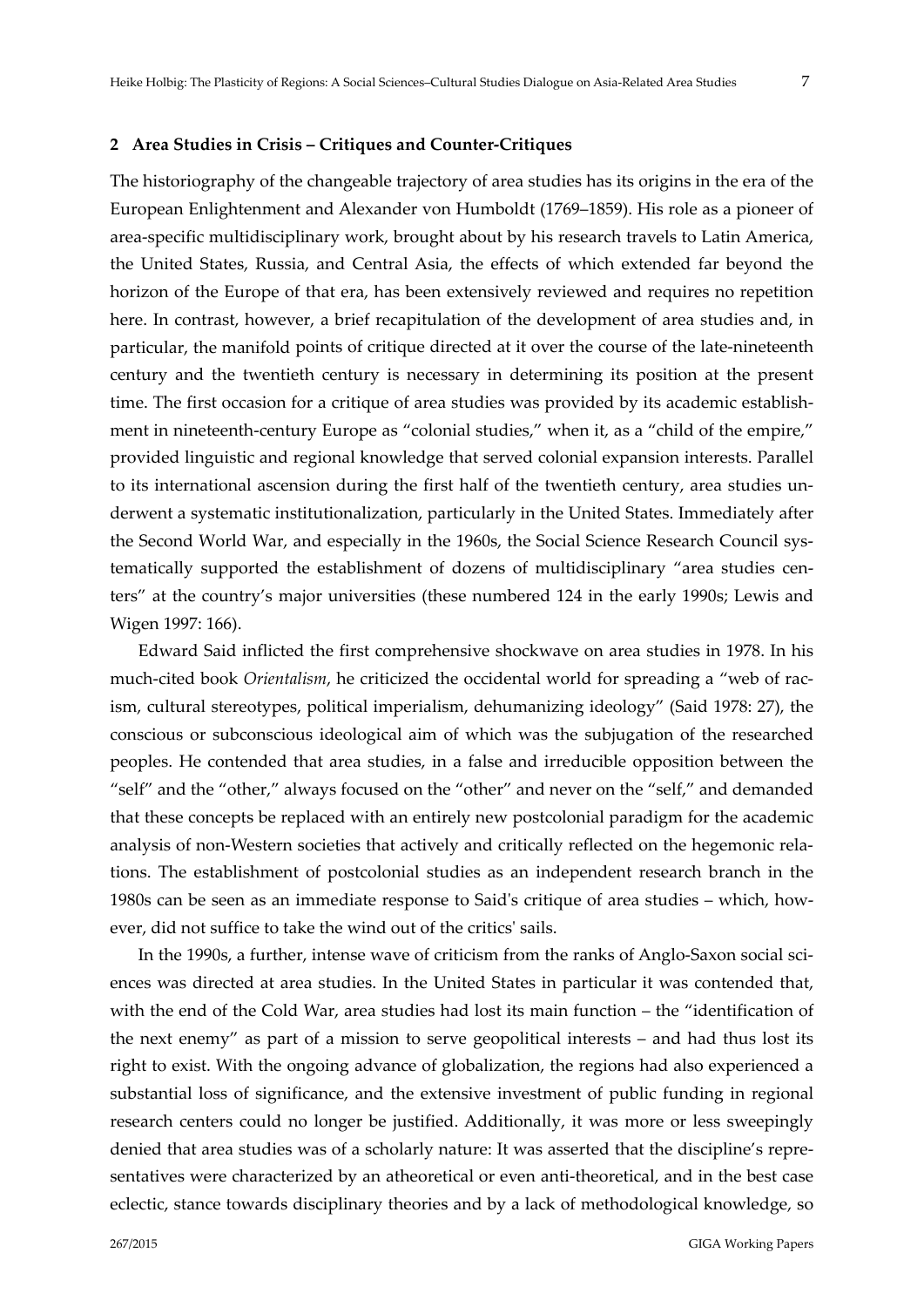that all that remained for them was inductive, descriptive, idiographic access to their research topics. Their work was said to be confined to individual case studies (mostly individ‐ ual countries, societies, nation‐states, national cultures), to which they regularly attributed an exceptional character in the absence of options for comparison to other regions. And they were said to claim "exceptionality" to legitimize their research. Furthermore, it was contended that, due to their intensive study of foreign languages and their time‐intensive field research, regional researchers had the tendency to identify with their research object in a manner that obstructed their identification of comprehensive and systematic theoretical and empirical connections beyond the uniqueness of "their" region (Bates 1997; Shea 1997; Acharya 2006; Rüland and Werz 2010; Mehler and Hoffmann 2011).

In the United States, where area studies was strongly integrated into the social sciences and was in a comfortable situation in terms of institutions and staffing due to extensive fund‐ ing from the Social Science Research Council and others (Lewis and Wigen 1997; Puhle *forth‐ coming*; Schäbler 2007), the criticism from social science colleagues impacted the area studies community with such force that it brought its practitioners to the brink of an identity crisis. In comparison to the United States, the vehemence of the criticism in Europe, particularly in Germany, was initially reduced by the fact that regional research often existed in niches within the institutional contexts of linguistics and cultural studies. Since the mid‐1990s, area studies has suffered here all the more, however, from the trend towards abolishing or merging precisely these so-called "minor subjects." This trend is the result not only of cuts in public funding for economic reasons but also of the general hearsay concerning the supposedly unscholarly nature of area studies.

Only slowly and cautiously did representatives of area studies come out from under cover after this storm of criticism. Area studies researchers working within cultural studies argued that superficially applying "universal" theories to specific regions without in‐depth know‐ ledge of these regions was not particularly productive. Purely disciplinary approaches on the basis of formal theory would not suffice for the appropriate analysis and comprehension of the historically and culturally shaped behavior of human actors. Representatives of strictly disciplinary approaches were criticized for remaining blind to the "rest of the world" beyond the horizon of Anglo‐Saxon mainstream research interests, and the predominantly quantita‐ tive methodologies were said to inadequately conceive of the realities of everyday life in these regions. Area studies researchers working in the social sciences pointed to significant impulses from area studies for the epistemic communities – for instance, comparative politics, which often views itself as a "parent discipline."4

<sup>4</sup> The work named in this context is limited – apparently due to the substantial research efforts required, which individual researchers are only rarely able to perform or are only able to perform at the end of their academic career. The following are prime examples of such seminal works from political science: Schmitter's (1971) work on neocorporatism in Latin America; Evans, Rueschemeyer, and Skocpol's (1985) work on the role of the state in the process of globalization in Asia and Latin America; Linz and Stephan's (1986) exploration of demo-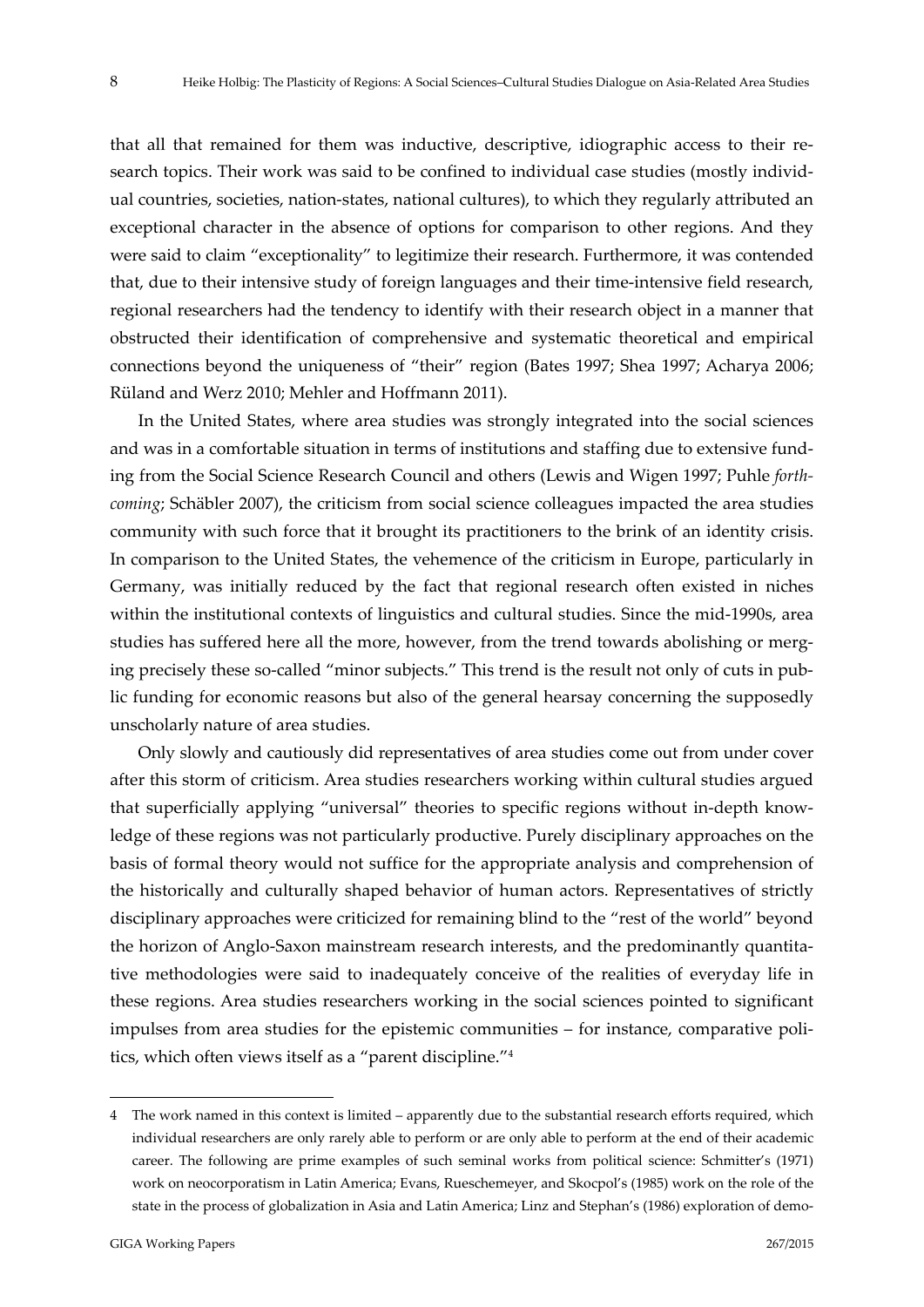More proactive colleagues went so far as to turn the tables on the criticism emanating from the social sciences and to describe Western political science as one of many area studies, with a theoretical reach limited to the United States and Western Europe. The provinciality of the Anglo-Saxon mainstream was further underlined with the accusation that while "research about" the region was conducted, only in the rarest cases was "research with" colleagues from the researched regions undertaken (Braig and Hentschke 2005; Wissenschaftsrat 2006; Mehler and Hoffmann 2011). The fact that current-day German-language debates about area studies regularly include demands for "research with" instead of "research about" can be viewed as an expression of the force of this counter‐critique.

Several representatives of international relations countered the claim put forth by critics of area studies that, in the wake of globalization, the regions had suffered a loss of signifi‐ cance; they contended that national and subnational units not only remained analytically relevant, but might also, in the future, gain more significance as dynamic counterweights in the globalization process (prominent on this matter is Acharya 2004; cf. Rüland and Werz 2010). The events of 11 September 2001 not only vindicated these voices but also led to selective reinvestments in area studies, particularly Middle East studies, within a short time (Shami and Godoy‐Anativia 2007). However, in these cases, just as in other regional studies, there came the regret-filled realization that the previously "downsized" staff and institutional capacities of the "minor subjects" could not be reestablished overnight, particularly given the fact that, due to the lack of incentives for an academic career in this domain, the recruitment of new staff had significantly decreased over the course of a decade. Furthermore, some qualified area studies researchers were adverse to exposing themselves given the potential risk of once again being politically exploited.

In recent decades there have been efforts to revitalize contemporary area studies. In Germany these have included, among other initiatives, the interdisciplinary research association Wege des Wissens: Transregionale Studien (Circulation of Knowledge: Transregional Studies), which brought forth the Forum Transregionale Studien; the aforementioned recom‐ mendations of the Wissenschaftsrat; and the "Initiative zur Stärkung und Weiterentwicklung der Regionalstudien" (Initiative for Strengthening and Advancing Area Studies), imple‐ mented by the German Federal Ministry of Education and Research (BMBF) in 2008.5 Despite

cratic transitions in Southern Europe, South America, and the postcommunist regimes in Eastern Europe; Lieberman's (2003) study of fiscal policies in Brazil and South Africa; Kohli's (2004) comparison of state‐led industrialization in India, Korea, Nigeria and Brazil; or Solinger's (2009) comparative investigation of the impact of global markets upon political change in China, France and Mexico (see also Sil 2013).

<sup>5</sup> The examples given here are by no means exhaustive; a detailed inventory of the German research landscape in the domain of area studies is provided by Puhle (*forthcoming*); see also online: <www.forum-transregionalestudien.de>, <www.forum‐transregionale‐studien.de>, Wissenschaftsrat 2006/2010; online: <www.bmbf.de/foer derungen/16467.php>. For detailed information on the BMBF's Initiative for Strengthening and Advancing Area Studies, which has funded seven competence networks and nine intra‐university centers in Germany to date, see online: <www.bmbf.de/foerderungen/13101.php> (German) and <http://pt-dlr-gsk.de/en/1035.php> (English).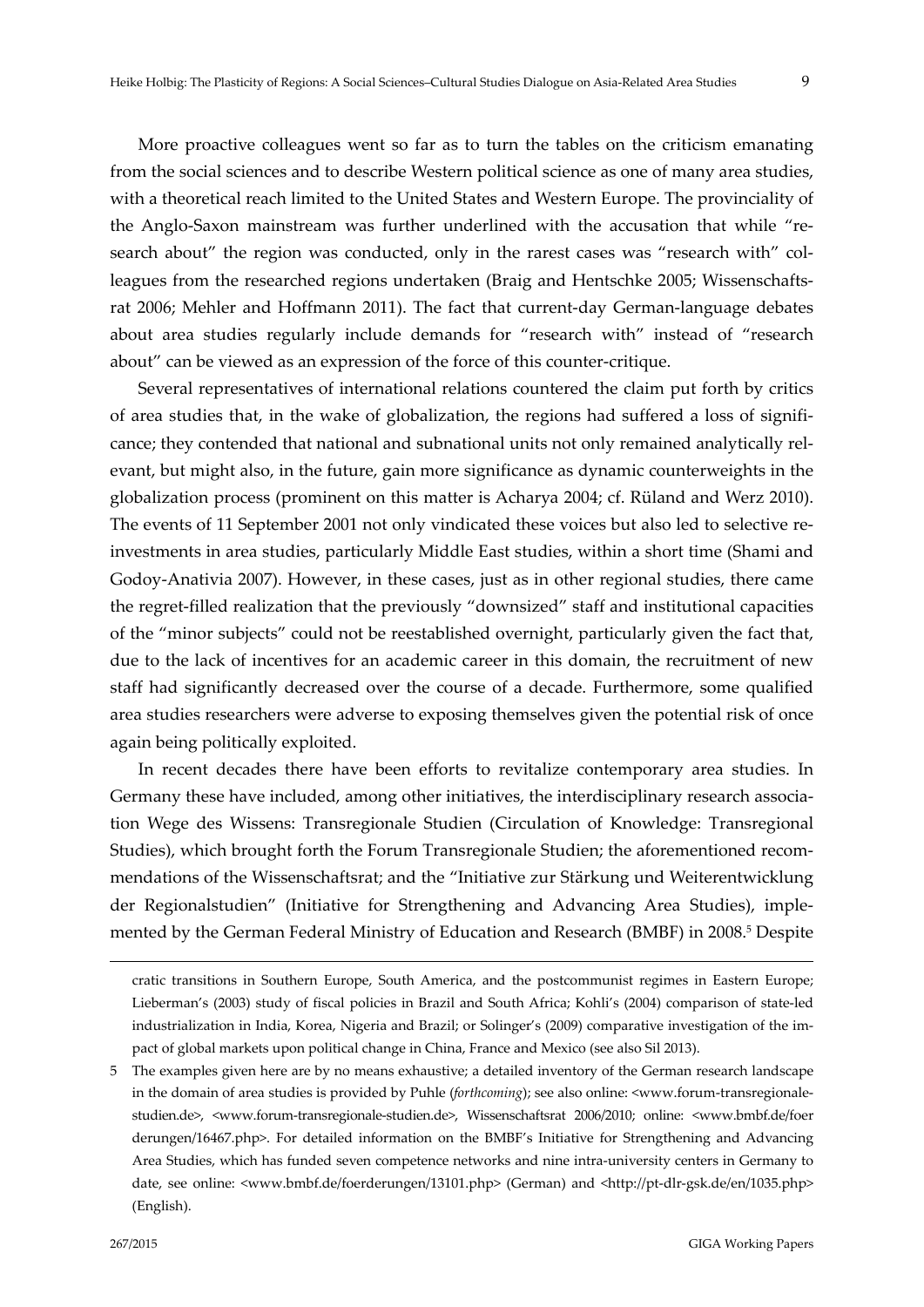these partial improvements, area studies remains for the most part in a state of suspension between the disproportionate strain on "minor subjects" due to mandatory spending caps on public funding and selectively articulated demands for political consultation, as well as be‐ tween a collective identity crisis and the urge for scientific self‐assertion.

### **3 Strategies for Coping with the Crisis**

In recent years, several participating disciplines have formulated various solutions for coping with the crisis in area studies and productively continuing the discipline's development.

#### *3.1 Social Science Strategies*

One strategy has been and continues to be the promotion of social science approaches re‐ garding theories, methods, and the setting of topics in regional research, with the aim of im‐ proving the connection between regional studies and mainstream debates in the social sciences and thus increasing acceptance within the "parent disciplines." In accordance with the disciplinary expectations of Anglo‐Saxon social sciences, area studies are generally under in‐ creasing pressure to use quantitative analytical methods; if possible, mixed‐methods designs that claim to gainfully combine qualitative and quantitative methods are selected.

The appeal for a new synthesis of area studies and international relations, as program‐ matically formulated by Amitav Acharya some years ago, is an example of such a thrust from the social sciences. For Acharya, the abandonment of the criticized niche of area studies was a promising development in the rapprochement between "region‐oriented disciplinarists," who were firmly rooted in the theoretical debates of their disciplines but who turned to empirically relevant cases in Asia, and "discipline‐oriented regionalists," whose research focus was initially on traditional regions but increasingly included a theoretical foundation (Acharya 2006). In the subsequent years, Acharya and other colleagues placed even greater hopes on "transnational area studies" (ibid.), expecting, in particular, innovative research on cross‐sectional issues that appeared to be of interregional relevance in the wake of globaliza‐ tion. Examples of cross-sectional issues that transcend the regional context are global governance topics such as public health, climate change, terrorism, ethnicity, identity, transformation and democratization processes, and many more.

With the establishment of comparative area studies, which aims to provide region-related empirical expertise as a substantial foundation for comprehensive theory-driven research on issues from the domains of political science, economics, or sociology, transnational or transregional research met with broader approval in the social sciences. Using more or less systematically constructed research designs, comparative area studies relates regions to each other in the examination of such overriding questions in order to check the explanatory strength of certain theories or, depending on the status of the research, to generate new hypotheses.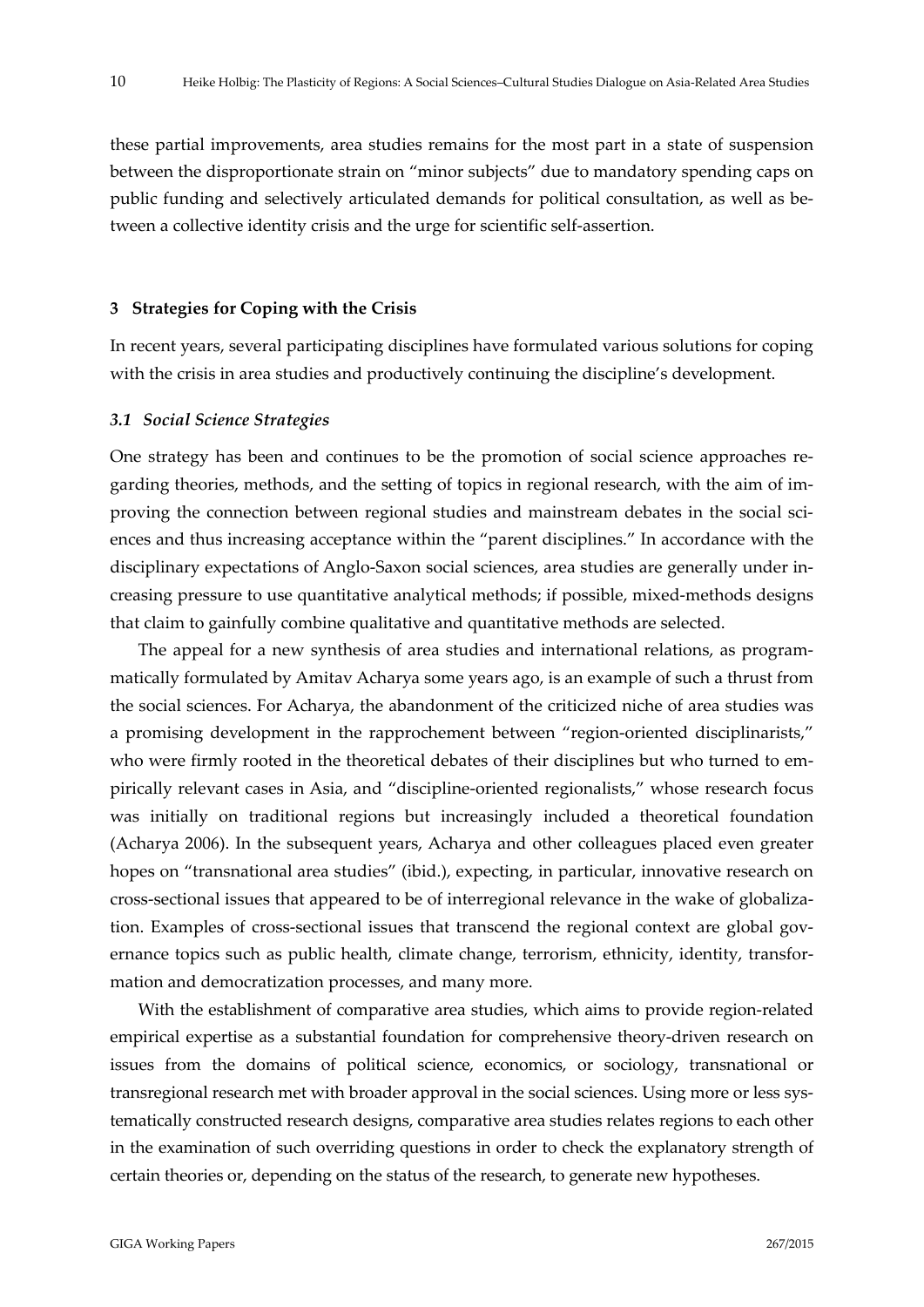For example, the GIGA German Institute of Global and Area Studies in Hamburg, which undertakes comparative area studies (CAS), distinguishes between three types of compara‐ tive design. Intraregional comparisons compare certain aspects or phenomena from various geographic units within a specific world region, whereas interregional comparisons endeavor to identify regional patterns (such as democratization, regional cooperation, etc.) as well as to analyze similarities and differences in these regional patterns. So-called cross-regional comparisons compare certain analytic units across regions. The cases for these comparisons are deliberately selected from various world regions so that the researcher/s can investigate the theoretical assumptions regarding the causal relations (Basedau and Köllner 2007; Rüland and Werz 2010; online: <www.giga-hamburg.de/en/comparative-area-studies>).

The advantages of this strategy as a response to the criticisms of area studies made from within the social sciences are apparent. First of all, it signals the constructive acknowledgment of this criticism and the acceptance of the concomitant challenge to enable area studies to connect to mainstream debates taking place in the social sciences. This connection then results in improved opportunities to return positive impulses to the specialized disciplines and to participate in the identification of interregional cross-sectional issues which merit research. Comparative area studies can thus function as an important link between empirically saturated (single or small-N) case studies with limited reach on the one hand and generalizable large‐N studies with a global reach on the other, without abandoning the advantages of using valuable regional expertise and context‐sensitive analysis (Berg‐Schlosser 2012; online: <www.giga-hamburg.de/en/idea>). The American political scientist Rudra Sil recommends "cross-regional contextualized comparison" as the ideal comparative-methods solution in area studies. This approach has successfully contributed to the generation and check‐ ing of theories of medium reach by way of systematically generated small‐N comparative designs, without losing sight of the contextual depth of historical processes (Sil 2013). It is precisely the context sensitivity and the potential historical depth of comparative case studies, as well as their methodological pluralism and their consideration of multiple dimensions of the comparison, that proponents see as their strengths (Ahram 2011).

On the other hand, a certain risk is becoming discernible, in the sense that area studies may assume a defensive position, feeling obliged to prove its scholarly nature not only by loyally appropriating the unquestioned logic of disciplinary delineations but also by accepting social science mainstream views regarding which theoretical and methodological approaches can be deemed "scholarly" and which cannot. In view of the empirical abundance and the resilience of the regional "matter" provided by the cases compared, which cannot, regardless of how systematically the comparative design has been constructed, ever be fully sterilized, regional researchers will often only suboptimally meet the demands of parsimonious variable settings and the isolation of causal relations; they will thus hardly be able to es‐ cape the pressure of social science justification. A recent study on the applicability of quantitative methods in the context of comparative area studies arrived at the rather sobering con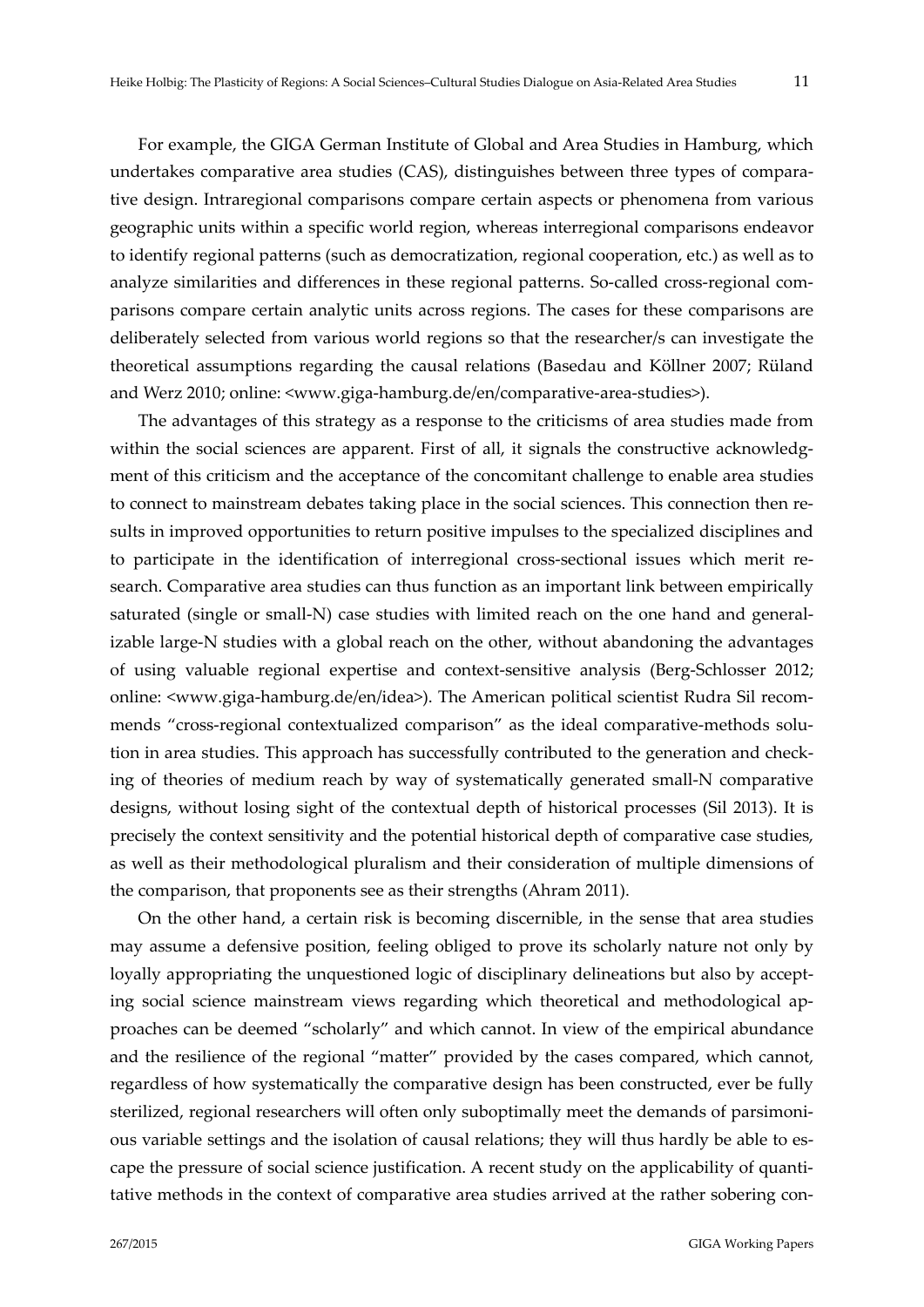clusion that there is often an inherent dilemma between the simplifying, probabilistic logic of quantitative analytical methods and the particularist logic of the historical uniqueness and singularity of the selected cases. The chances of avoiding this dilemma are limited. Without sufficient consideration of specific national contexts and local historical conditions, as the author demonstrates using the example of global comparative research on "transitional justice," corresponding large‐N studies do not yield satisfying results (Oettler 2014). In particular, the fact that with categories such as intra-, inter- or cross-regional comparison the "region" concepts on which these categories are based are, to some extent, presumed to be congealed, static, and fixed – and thus remain unquestioned – is worthy of reflection.

Analogous to the concept of "methodological nationalism" in the social sciences, in history, and in other humanities disciplines, and the widespread use of isomorphic concepts such as "nation," "nation-state," "society," "culture," "identity," etc. – which are repeatedly reconstructed by the comparative method and are confirmed in their historical reality as "objects" of comparison (Amelina et al. 2010; Middell and Naumann  $2010$ <sup>6</sup> – one could speak of the seductiveness of a kind of "methodological regionalism": When identifying analytical units of comparison, comparative research designs also implicitly adhere to a container‐like logic of relatively homogeneous, delineated, mutually exclusive, "natural" world regions or other regional entities, and thus repeatedly recreate anew the regions used in their comparison through the selection of the compared entities. When such a case selection is conducted, par‐ ticularly according to "most similar" or "most different" criteria, the essentialist and stereotypical attribution of certain homogeneous "traits" to particular world regions and their na‐ tional and subnational units may slip in through the back door, while internal differences and processes of change may, intentionally or not, remain underexposed.

In order to avoid such essentialist seductions, it seems imperative, when selecting the cases to be compared, to reflect upon the extent to which the selected units can actually be examined independently and "in isolation" from each other, or whether they should be deemed dynamically interactive due to mutual and global influences exerted by models, norms, concepts, and ideas. In cases of doubt it may be necessary to analyze, alongside or beyond the comparative analysis, the dimensions of interaction and transfer between the units of comparison. This can be done, for example, using a systematically designed inter‐ temporal comparison that is able to capture the dynamics of the spread of certain norms and ideas. Conversely, studies regarding norm diffusion can indeed benefit from supporting the analysis of such processes with various regional, national, or local comparisons. In general, "comparison and transfer" (Schriewer and Kaelble 2003) should not be viewed as mutually exclusive research strategies, something that still happens frequently in the social sciences and cultural studies due to varying disciplinary default settings and mutual reservations. In‐

<sup>6</sup> "Over the last two decades, it has not only become clear that comparisons construct their objects rather than reflect historical givens but that comparative history itself has supported the construction of the nation by supposing or 'proving' its existence" (Middell and Naumann 2010: 161).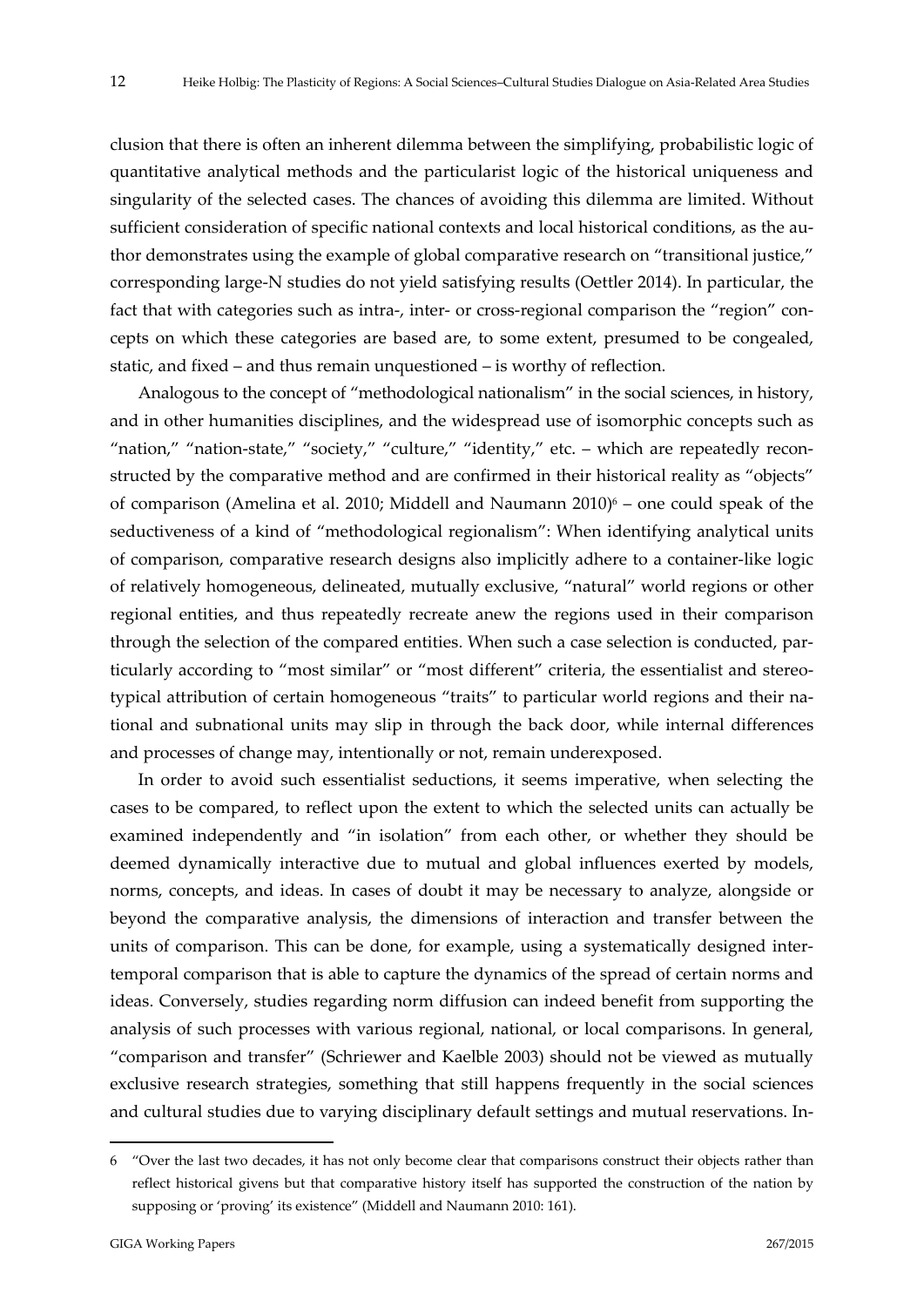stead, they should be viewed as two analytical dimensions that productively complement each other (Huotari and Rüland 2014).

However, at the same time, we probably do have to admit to ourselves that it will rarely be possible to fully resolve the tense relationship between "comparison and transfer" in the reality of research, as there will likely always be a trade‐off between the "clean" isolation of compared cases and their concomitant decontextualization, between the principle of theoretical-conceptual economy and the plasticity of dense description, and between comparative validity and historical context-sensitivity. The only solution appears to be to reflect upon this trade‐off against the background of the specific question and to make explicit the extent to which it can be addressed through a suitable combination of comparative and dynamic analytical approaches. A discussion of these issues, the results of which are keenly awaited, is currently taking place at the GIGA.

## *3.2 Cultural Studies Strategies*

A different response to the crisis of area studies and a different strategy for the academic self-assertion of regional research from a cultural studies perspective is evident in the conscious appropriation of epistemological impulses in the context of the so-called "cultural turns."<sup>7</sup> The beginnings of the "cultural turn" as an insight into the communicative construction of social and political phenomena date back to the late 1960s, before the fundamental criticism of area studies. However, the rapid proliferation of turns subsumed under this generic term since the 1980s, and since a further subsequent increase in the 1990s, can be placed in a closer evolutionary context with the area studies crisis. The increasingly faster sequence of interpretive, performative, reflective/literary, postcolonial, translational, iconic, and spatial turns (Bachmann-Medick 2006) in the aftermath of the self-reflective reorientation of the humanities and the social sciences can be viewed in part – aside from the competition for symbolic capital expressed therein (Bourdieu 1993) – as a quest for a new academic selfdefinition, new and concomitant methodological approaches, and new fields of activity in the wake of the area studies crisis. These paradigmatic realignments of area studies have def‐ initely provided very valuable impulses.

The postcolonial turn, which originated in the 1980s in literary studies, is a particularly clear example of this. Against the backdrop of self‐reinforcing asymmetries in global power relations, as analyzed by Said and others, analytical categories were developed to uncover these asymmetries and question the dichotomous perceptions of other and self, the essential‐ izing of the other, and the universalist claims of Eurocentric science. Thus, the postcolonial turn can be deemed the "first reorientation of/in cultural studies which from the outset located its own problem and methods tableau beyond European horizons" (Bachmann‐Medick 2010).

<sup>7</sup> According to Bachmann‐Medick a "turn" in the humanities and the social sciences has occurred "when the new research focus 'swings' from the material level of new research fields to the level of analysis of categories and concepts, when the new research focus no longer only generates new objects of insight, but also itself becomes a means for and a medium of insight" (Bachmann‐Medick 2006: 26).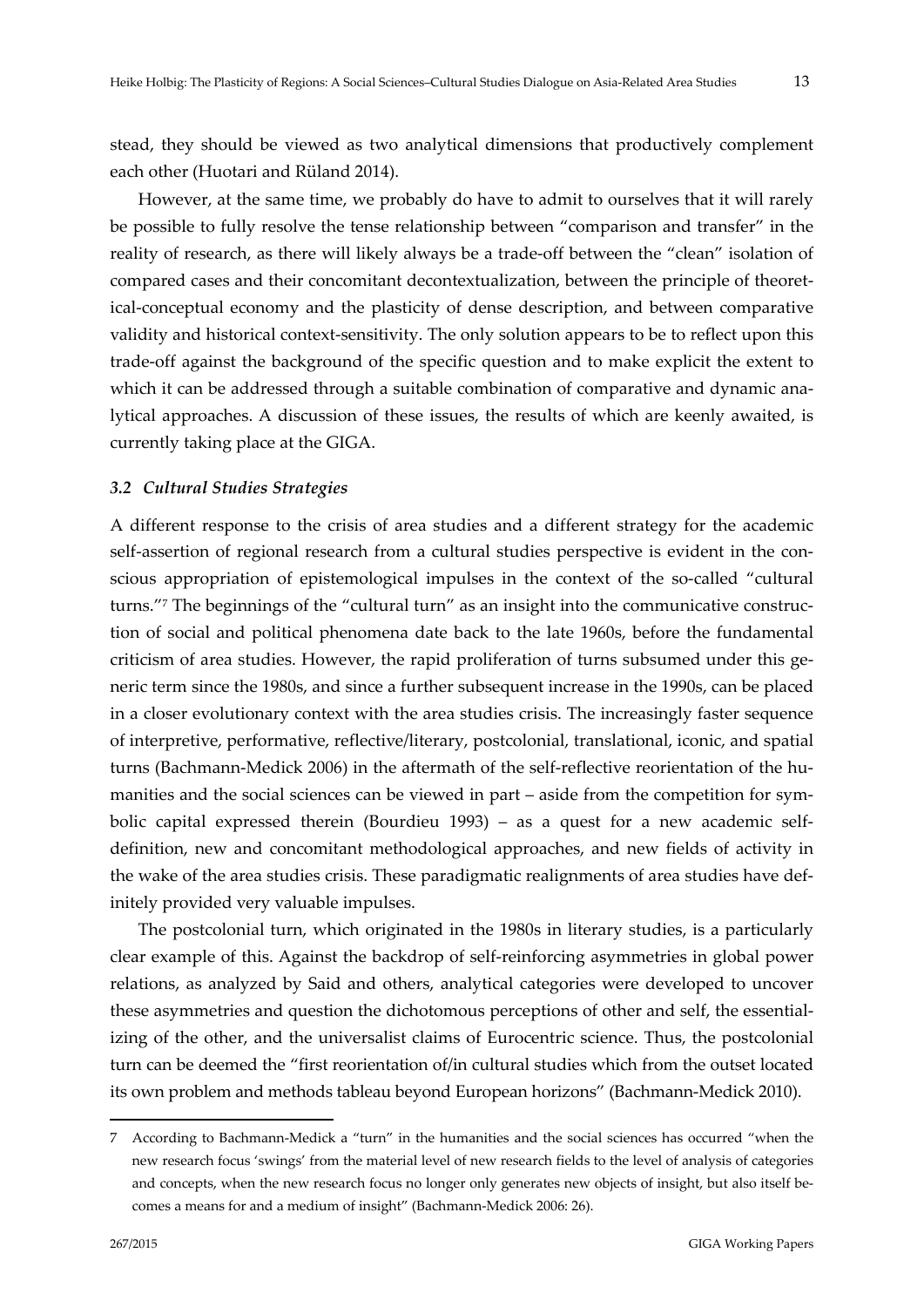The almost simultaneous occurrence of the translational turn, the resonance of which gained momentum over the course of the 1990s, was of immediate relevance for area studies. The grand narratives of progress, technology, and a Eurocentric historical philosophy, and the associated presumption of the direct comparability of cultures within a unified, homogeneous reference area were rejected; culture was now understood as a translation process. The analytical focus shifted to the active transfer and negotiation processes between cultures, in‐ cluding translation "errors," ruptures, and distortions. Thus, transcultural interactions became analyzable as a part of entangled histories, as transculturally "interwoven," "transnational" history, *histoire croisée*, not only with regard to the transferred "objects" (goods, knowledge, migrants) but also, and in particular, with regard to the concomitant translation processes (Randeria 1999/b; Osterhammel 2001; Werner and Zimmermann 2006; Gassert 2011).

The greatest influence on area studies, however, can probably be attributed to the spatial turn, which, originating from a realignment of cultural and human geography, quickly found its way into the humanities and the social sciences as of 1989.<sup>8</sup> A territorial definition of space was replaced with a relational one:

The traditional container concept of space as a container of traditions, cultural identity, or even home has been replaced. Instead, space is now viewed as a creative factor in social relations, differences, and networks, as a multilayered, often‐contradictory result of localizations, claims to space, demarcations, and exclusions. (Bachmann‐Medick 2010)

Within German academia, the insights generated by the spatial turn were absorbed by, among others, the aforementioned research strand "transregional studies," a term under which historians, cultural scientists, linguists, ethnologists, etc. have congregated since 2002. In comparison to "transnational area studies," which have a social science focus (Acharya 2006), "transregional studies" have a substantially broader capacity to connect to the human‐ ities. The general aim is to internationalize the content of humanities *and* the social sciences by advancing research that combines systematic and region‐specific questions and pursues these questions from a transregional perspective – that is, beyond traditional, statically defined "container" conceptions of regions. In contrast to the comparative approach, with its origins in the social sciences, the circulation of knowledge, cultural transfer processes, and mutual entanglements between regions are at the center of this analytical line of inquiry. The focus is decidedly placed on non‐European societies. Their interactions with Europe and the United States, and also with each other, are examined. The analysis of such circulation and transfer processes seeks to avoid or critically question any Eurocentric presumptions.9

<sup>8</sup> The reference work is Soja (1989).

<sup>9</sup> Braig and Hentschke (2005); Hentschke (2009); online: <www.wiko‐berlin.de/institution/projekteko operationen/archiv/wege‐des‐wissens‐transregionale‐studien>; <www.forum‐transregionale‐studien.de>. The fact that, among other things, the Social Science Research Council has been offering postdoctoral scholarships with the title "Transregional Research: Inter-Asian Contexts and Connections" since 2012 speaks in favor of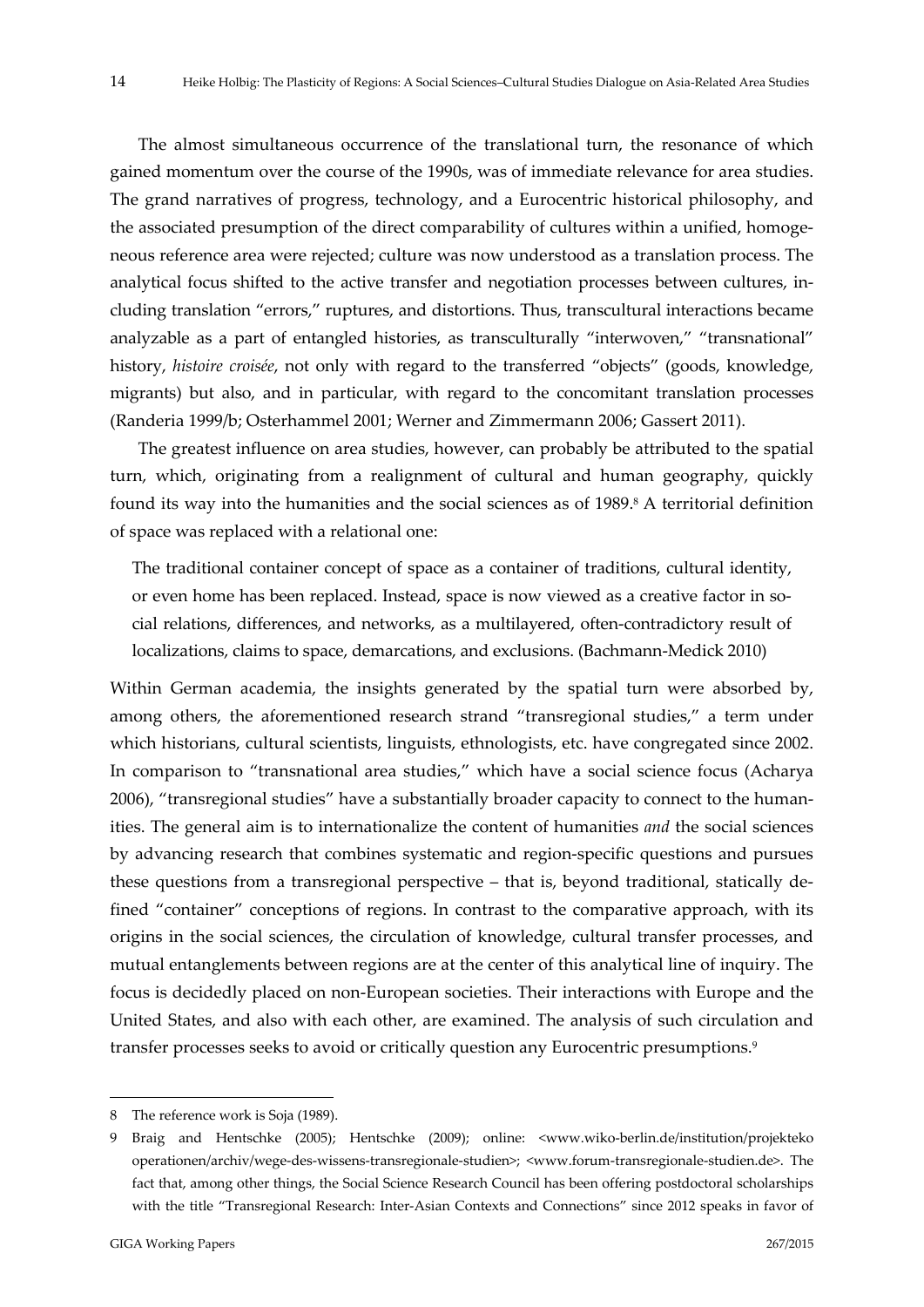Proponents of the spatial turn questioned essentialist and holistic conceptions of culture(s) and replaced them with the examination of tensions between centers and peripheries, interstices and contact zones; contradictions within seemingly homogeneous cultures; departures from tradition and the reinvention of traditions; and processes of marginalization and exclusion, of deterritorialization and reterritorialization. Borders as in‐flux constructions be‐ came an analytical category: prominent examples of the redrafting of "mental maps" from more recent times include, for example, the invention of Eastern Europe, the various Anglo-Saxon and German variations of the Middle East and the Far East, or, as described in more detail below, the reshaping of Asia.

However, beyond the individual turns, which are not located on a linear axis of cultural studies "progress" but instead exist simultaneously alongside one another and offer various possibilities for new analytical categories, Bachmann‐Medick points out two fundamental characteristics of the cultural turns that make them relevant from the perspective of area studies: On the one hand, they can be deemed "hotspots of interdisciplinarity and transdis‐ ciplinarity" insofar as they release the disciplines from the pressure of having to distinguish themselves from each other as isolated, quasi‐nation‐state entities within the academic world. On the other hand, the various turns can be described as "intercultural and transcultural inter‐ faces," as they depart from sectioned‐off academic cultures, disciplinary monopolies on methods, or the culture‐specific selection of topics and instead offer systematic and connectable analytical categories. Therefore, "in a pluralized academic landscape" the various turns are suitable "as 'corridors' for transnational scholarly communication" (Bachmann-Medick 2010).

Even though these options have only been used to a limited extent by non-Western researchers, they seem to be the most suitable for fulfilling the sometimes commandment-like demands for "research with instead of research about"<sup>10</sup> with content and for creating incentives for scholars to step out of their own disciplinary and epistemic enclosures and open themselves up to interdisciplinary and transcultural collaboration. Arjun Appadurai's appeal, formulated in the 1990s, to take regional knowledge seriously is all the more relevant today: "[A]reas are not just places, but are also locations for the production of other world‐ pictures, which also need to be part of our sense of these other worlds" (Appadurai 1997: 6).

In this context and in contrast to the aforementioned strategy of promoting the capacity for connecting with the social sciences, literary studies and cultural studies have set and are setting the terms. The latter approach has been adopted by those social scientists who have taken a critical stance vis-à-vis the mainstream of their discipline. An advantage of this second strategy is that regional researchers are no longer caught in a defensive position that

the internationalization of the term transregionality; see online: <www.ssrc.org/fellowships/transregionalresearch‐fellowship>.

<sup>10</sup> Concerning this motto, it should be noted that the logic of mutual exclusion expressed with the word "in‐ stead" may also appear to be an expression of a bad Eurocentric conscience, which could even cement the dichotomy of "the West" and "the Rest."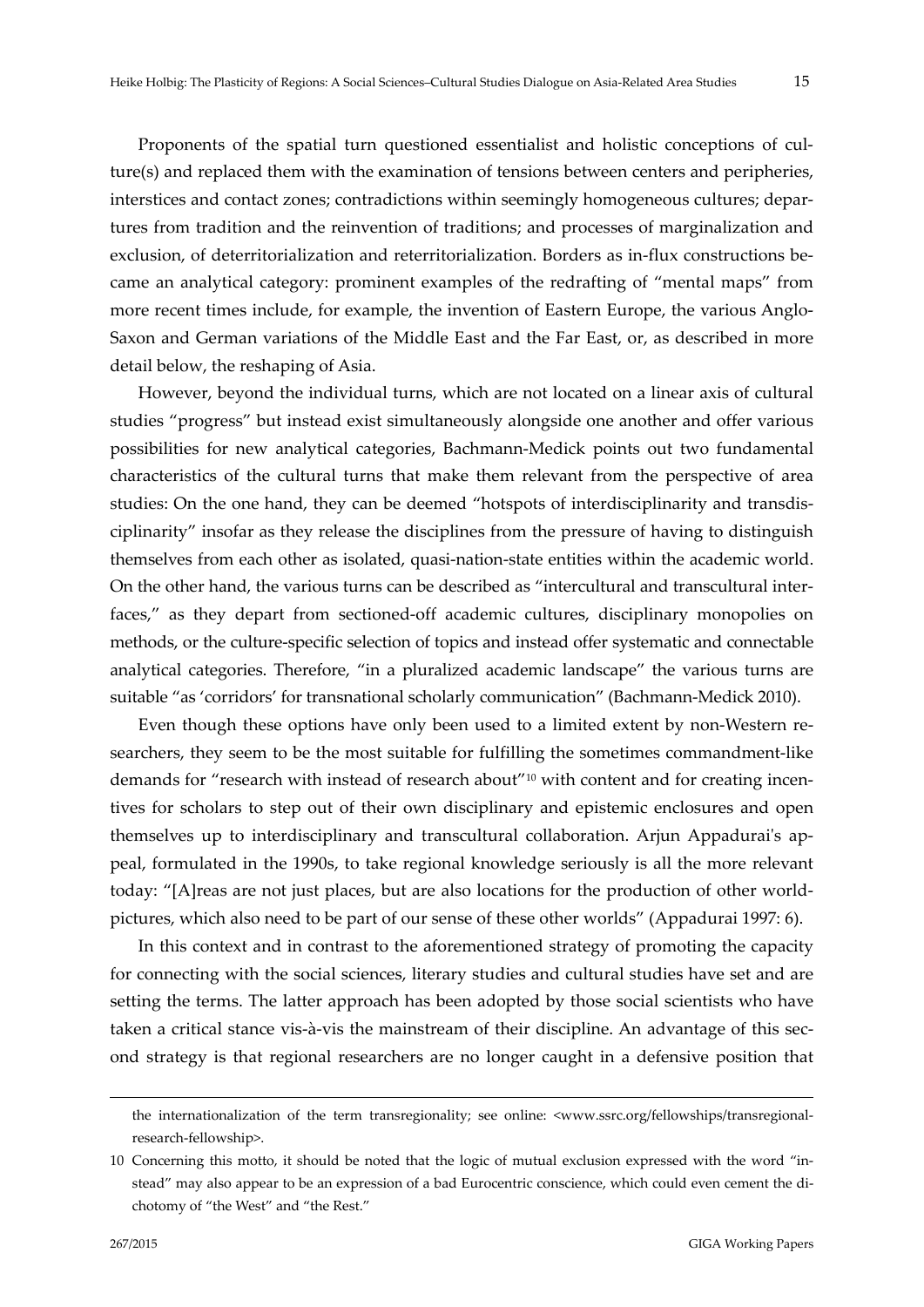makes them feel obliged to prove the scholarly nature of their discipline. This new position is more conducive to their proactive participation in shaping the paradigmatic realignment of the humanities and the social sciences, as well as the accompanying understanding of science, including the question of "legitimate" methods. However, it might pose the risk that, once again, albeit at a higher intellectual level, the representatives of this strategy withdraw, not into the ivory tower of Eurocentric exoticism but, together with their colleagues from the regions under study, to the niches of culturalist exceptionalism. Nevertheless, as yet, the various turns seem to hold limited appeal for colleagues from non‐European regions. This may change with the increasing pressure for academics worldwide to compete for limited symbolic capital and to publish in international peer‐reviewed journals. Of course, Western area studies researchers would then have to accept that the research agenda would be set to an equal extent by non‐Western colleagues.

### **4 Asia, East Asia, Southeast Asia, Asia‐Pacific – Attempts to Capture a Moving Target**

On the basis of the reflections so far, the following discussion illustrates the plasticity of re‐ gions as the communicative constructs of social relationships, using the example of the re‐ gion Asia or East Asia. Clear‐cut definitions of the relevant regions are intentionally not used, because, as is demonstrated below, any demarcations are themselves subject to dynamic changes. Instead, several approaches to the description and classification of regions are dis‐ tinguished. In the real world of imaginary spatial layouts these can often exist parallel to and interact with each other. Thus, a distinction between essentialist, interactionist, institutionalist, and reflectivist approaches can be drawn (cf. Godehardt and Nabers 2011), by means of which the dynamic nature as well as the plasticity of several coexisting conceptions of the (East) Asian region(s) becomes visible.

#### *4.1 Essentialism*

Essentialist approaches focus on a spatial perspective, according to which the criterion of geographic adjacency is combined with the attribution of shared historical experiences and/or shared cultural features. As Martin Lewis and Kären Wigen outlined in their book *The Myth of Continents*, published in 1997, and Pekka Korhonen has most recently and impressively confirmed, Asia and its subregions have, since the earliest use of the term in Greek literature some 2,500 years ago, not only been subject to significant geographical shifts on the map of the world but have also been subject to strongly varied civilizational and political attribu‐ tions. Initially, Asia denoted the territory inhabited by Greeks east of the Aegean Sea – that is, the northwestern part of contemporary Turkey. In subsequent centuries it increasingly and gradually expanded to the southeast and the northwest to include the Levant and the Bering Strait. In 1730, Asia received its first clearly pejorative civilizational connotation: Against the background of the dominant Enlightenment narratives, Europe – including Rus‐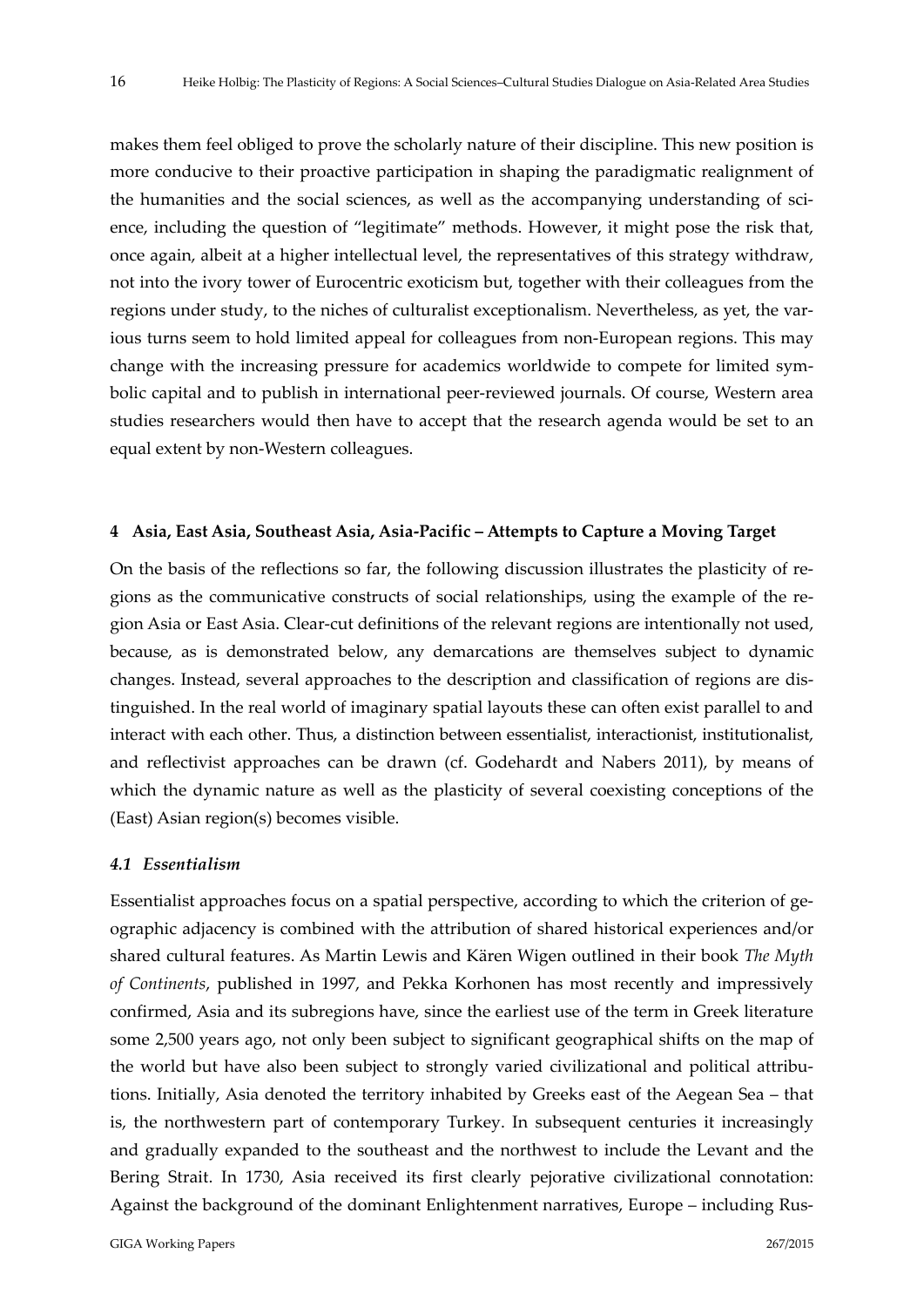sia under Peter I, "the Great" – was deemed the epitome of progress. Asia, in contrast, was then termed the vast territory "beyond the Ural" and was seen as the stronghold of backwardness, roamed by nomads or oppressed by "despotic" rulers who kept their subjects in ignorance and lethargy. Except for a phase of European fascination with the exotic Orient (historians' terminological equivalent for the geographical "Asia") in the nineteenth century, which was primarily directed at India and China, Asia or the Orient was, in the course of the imperialist expansion of European powers, deemed a backward, "dormant," or "weak" region, with China as the proverbial "sick man of Asia." These characterizations seemed to be reinforced by the recurrent military defeats that Asian states suffered in conflicts with European colonial powers (Lewis and Wigen 1997; Korhonen 2012; see also Schwab 1984; Wagner 2011).

If these geographical, civilizational, and political characterizations were almost exclusively external attributions, the period around the beginning of the twentieth century saw the first politically connoted self‐descriptions in the Asian region as a reaction to colonial supremacy. As Amitav Acharya has reminded us, in the early twentieth century cosmopolitan intellectuals such as the Indian poet and philosopher Rabindranath Tagore, the Chinese historian and publicist Liang Qichao (who participated in the founding of an "Asian Solidarity Society" in 1907 in Tokyo), or the Philippine author and national hero José Rizal invoked a universalist idea of Asia, which in addition to India, China, Japan, and the Philippines also included Vietnam, other Southeast Asian states, and Persia (Duara 2010). Based on shared spiritual values and civilizational achievements among equals, this idea fluctuated between the decisive rejection of nation‐state confines and the hope of improved chances of achieving national in‐ dependence through regional solidarity. In the late 1930s and 1940s, the idea of a pan‐Asian community was ultimately usurped by Japanʹs imperialist endeavors. The Greater East Asia Co‐Prosperity Sphere comprised – in addition to Japan and the Japanese‐occupied territories in Korea, Taiwan, and Sakhalin – China, Manchuria, French‐Indochina and Indonesia, the representatives of which met in 1943 for the Greater East Asia Conference. Even though the construction of a "Greater East Asia" derived its legitimacy from the spiritual and cultural claims of the pan‐Asian idea, it also represented a clearly hegemonic relationship consisting of the political and civilizational subordination of the participating territories to imperial Ja‐ pan (Acharya 2010; cf. Karl 1998; Steadman 1969).

The end of the Second World War redrew the geographical and political map of Asia, which then dissolved into more or less stable national units that were fighting for the end of colonial rule and national independence, or that were proactively seeking to demarcate themselves from each other pursuant to the global logic of ideological blocks. With the sepa‐ ration of the Middle East based on security concerns – a region that rapidly gained significance in the diplomatic vocabulary, particularly that of the United States – what remained of Asia was only the relatively isolated subregions of South Asia, (North)East Asia, and South‐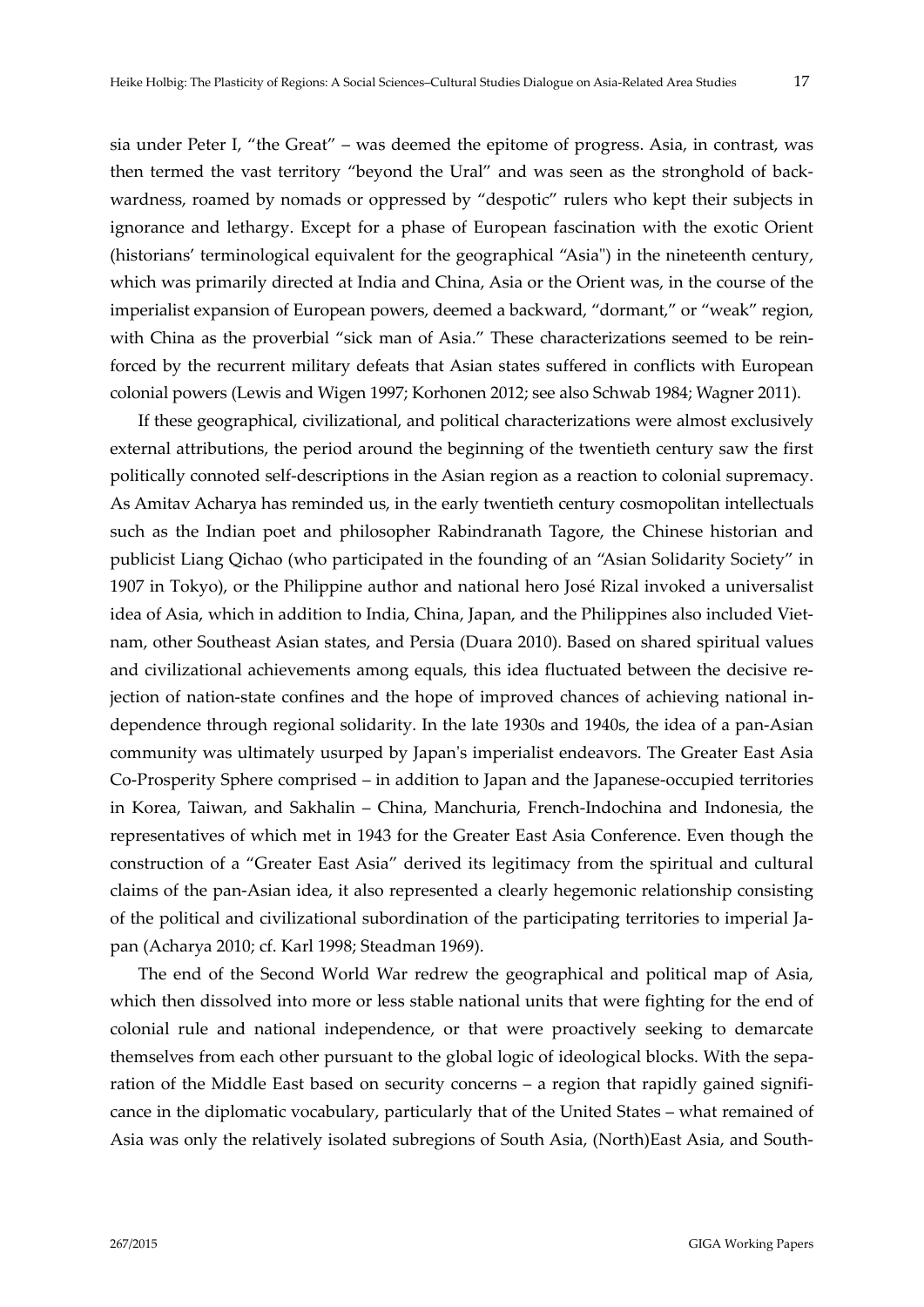east Asia. The frequently invoked spirit of the Bandung Conference of 1955,<sup>11</sup> which was intended to strengthen the voice of the nonaligned states against the superpowers, came to nothing after a few years due to dominant and conflicting nationalisms (cf. Korhonen 2012). The economic success of various Asian states and the increasing economic interaction within Asia as of the 1960s created incentives for the rediscovery of commonalities and shared val‐ ues in East Asia and Southeast Asia and served as a template for various attempts at regional integration, in which, however, the subregions remained dominant (see below).

In particular, Chinaʹs rapid economic ascent, which started in the early 1990s, increased the appeal and the symbolic capital of belonging to (East) Asia – to the same extent which, within the Western perception, scenarios of the West's own decline accumulated and the talk of a Rising Asia, and an "Asian" or "Pacific twenty‐first century," became more frequent. Warnings were also issued from the perspective of economic geography that the growing global influence of East Asia needed to be acknowledged and used in the formulation of grand theories and overarching research questions (Yeung 2007). Essentialist and homogenizing attributions such as an "East Asian development model," "Asian capitalism," or "East Asia's Confucian political culture," as invoked recently by none other than Francis Fukuyama (2011), have increased in quantity and public resonance with the region's growing economic and political weight at the global level. Parallel to the increasing symbolic capital of belonging to (East) Asia, the region is also growing geographically: In 2011, Russia and the United States joined the East Asia Summit, which first convened in 2005 (Korhonen 2012). As this most recent expansion of (East) Asia confirms, the region continues today to be reconstituted through the interplay of geographic, political, cultural, and other essentialist attributions.

#### *4.2 Interactionism*

Interactionist descriptions of regions are based on the relative density of interaction and cooperation between states (or, more generally, between political, economic, or social commu‐ nities). In the course of increasing economic interaction, security cooperation, and other communication, collective processes of trust, identification, and learning emerge and, in turn, shape the further conduct of the actors (Godehardt and Nabers 2011).

As regards the Asian region, mutual interactions in accordance with the previously de‐ scribed, numerous reinterpretations of Asia were characterized by a diverse history. In precolonial times there were thriving networks of trade and finance between Arab, Jewish, Indian, Chinese, and Southeast Asian merchants. These were not fully replaced by but rather over‐ laid with the transregional trade flows of the colonial era and often continued to function as partial elements at the subregional and local levels (Duara 2010). A dense network of economic, social, and cultural interactions grew particularly out of the Chinese diaspora, which spread to large parts of Southeast Asia and beyond from the nineteenth century on. The "en-

<sup>11</sup> The conference included representatives from 29 Asian and African states, but was clearly dominated by the former (Acharya 2007).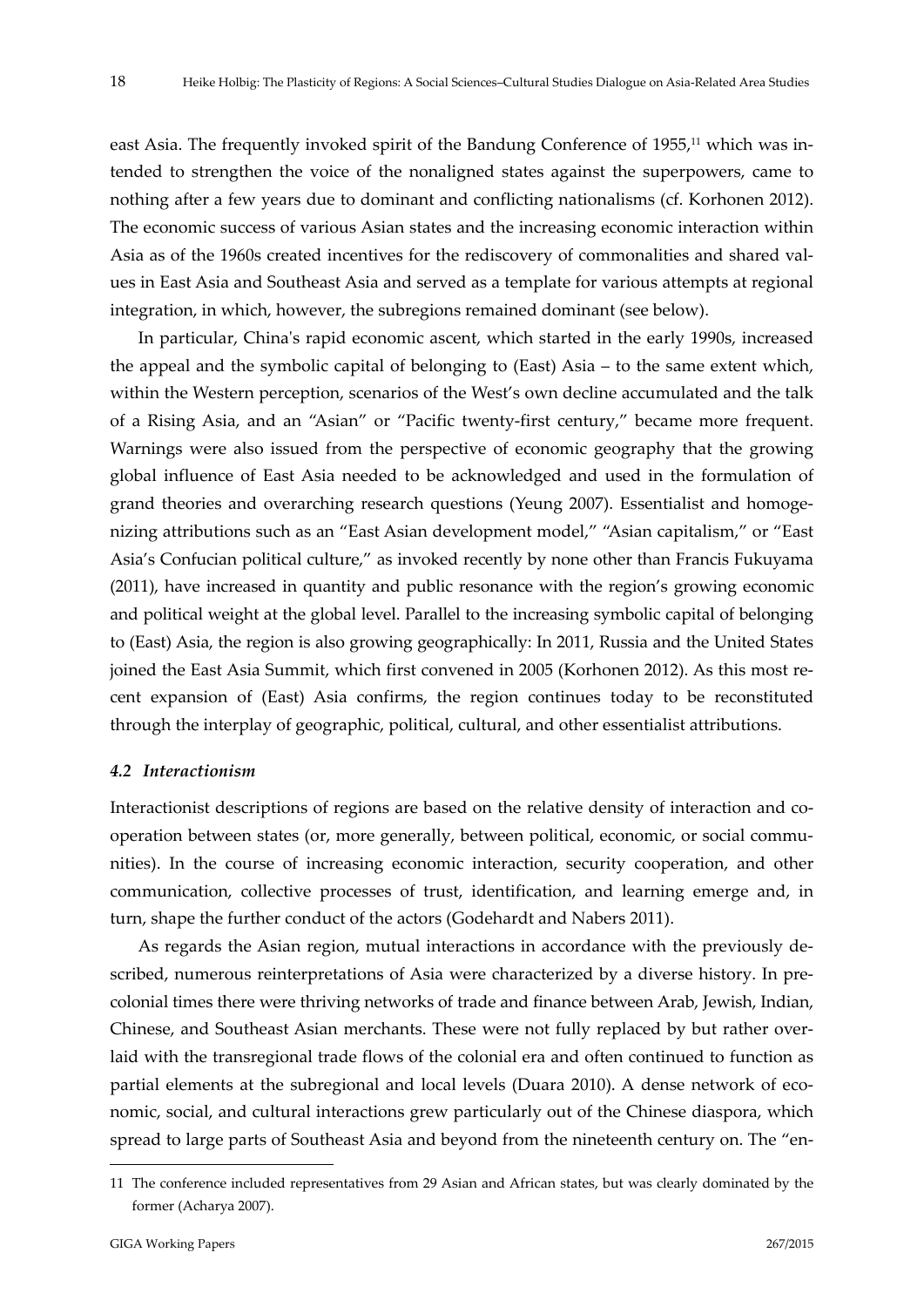trepreneurial spirit" attributed to the Chinese diaspora survived the ethnic pogroms and ideological entrenchments of the postwar period (Redding 1990; Chan 2000; Redding and Witt 2005).

As outlined above, intra‐Asian relations in the 1950s and 1960s were characterized by competition and conflict rather than interaction and cooperation. Cooperation in the field of security policy, which was often at the center of transnational interaction in other world regions, only developed slowly in the subregions (such as the ASEAN Regional Forum (ARF), see below) and continues to be impaired by tensions and conflicts between individual states or between subregions (India versus China, Southeast Asia versus China, etc.). However, since the 1970s there has been a steady and rapid increase in economic interaction. In the 1980s, approximately a third of the trade volume of the Asian economies took place within Asia. Since then, this share has risen to over 50 percent (Asian Development Bank 2008).12 The so-called "Asian Crisis" of 1997/1998 not only provided a historical occasion for significantly increased institutional efforts towards regional integration, but can also be deemed a symbolic trigger for a strengthened sense of solidarity among Asian states. The relatively successful handling of the most recent global financial crisis by the Asian economies, in particular by China, has provided another useful template for unprecedented intra‐Asian inter‐ action. The spread of CNY‐denominated trade transactions, the Asian Development Bank's noticeable gain in status, and the revitalization of the Chiangmai Initiative from 2000 to in‐ crease mutually accessible liquidity reserves for use in the event of new crises in the financial markets are examples of this development (Hilpert and Loewen 2010).<sup>13</sup>

In addition to the increasingly dense economic interaction, cultural and social interaction has substantially increased since the 1990s. The transnational consumption of films, TV series, pop music, Manga comics, and other products of popular culture produced in Asia has grown substantially (Duara 2010; Heryanto 2013). Furthermore, Prasenjit Duara recognizes as a new phenomenon the tremendous mobility of professional, predominantly Westerneducated elites of Indian, Chinese, or Southeast Asian descent who migrate between the metropolitan centers of Asia and other world regions. According to Duara, these somewhat "extraterritorial" metropolitan centers were created and shaped not only by national resources but also, and above all, by a "set of global and intra‐Asian flows of labour, capital, and knowledge" (Duara 2010: 978). Even if he does not rule out the possibility that this cosmopolitan source of identity for the Asian elites might, in the long run, be to the detriment of so-

<u>.</u>

<sup>12</sup> The figures stated here refer to the following countries and regions, as listed by the Asian Development Bank: ASEAN states, China, Japan, Korea, India, Hong Kong, and Taiwan.

<sup>13</sup> Economic geographers view this most recent dynamic development of economic links in East Asia as a unique opportunity to further the theoretical development of the discipline, contrary to its reputation of being hostile towards theory, and to take targeted measures to open it up to larger interdisciplinary issues such as the pro‐ liferation of capitalist economic systems or ecological challenges; Yeung (2007).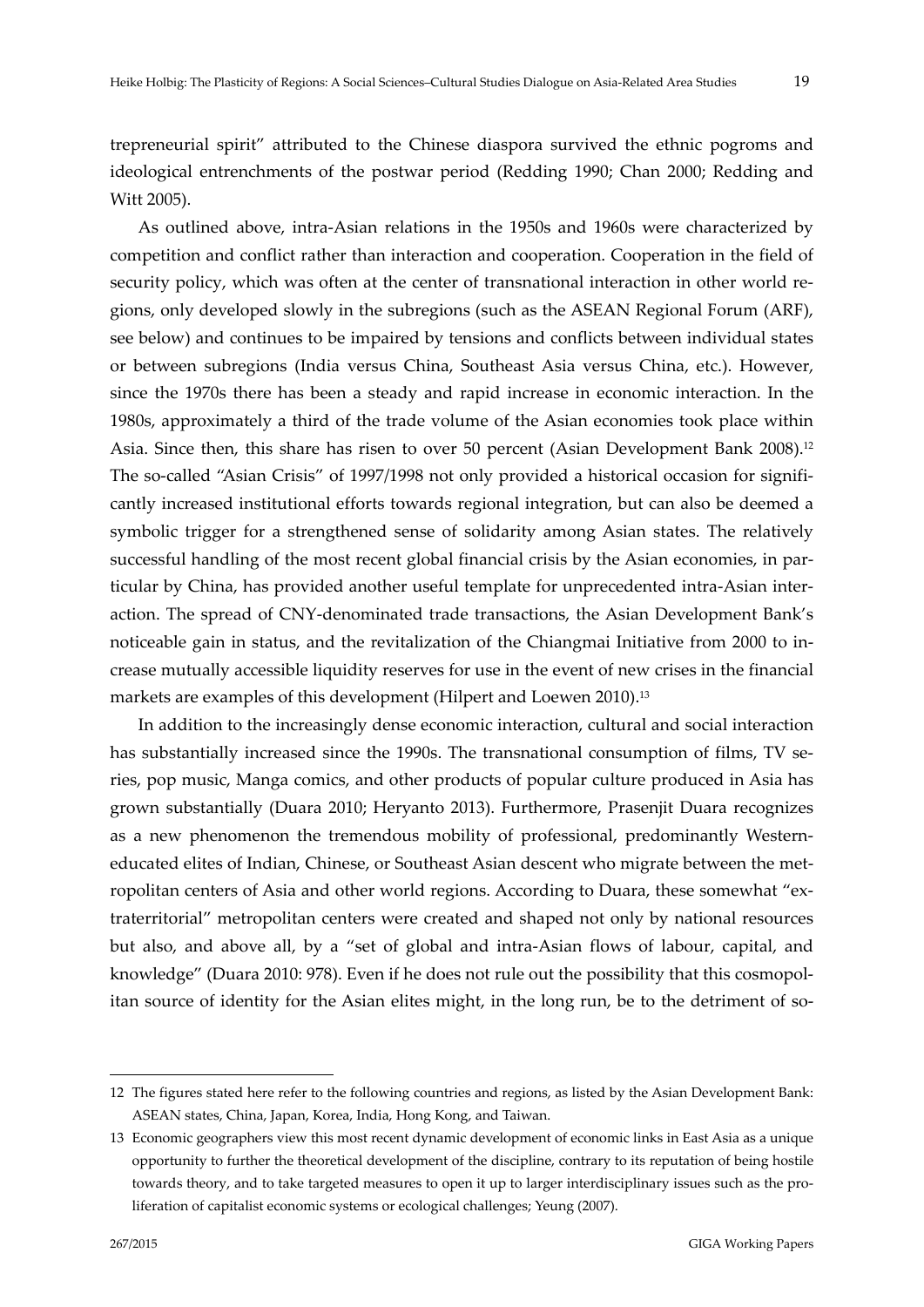cially marginalized groups in the countries of East Asia and Southeast Asia, he does see grounds for an optimistic scenario:

Region formation in Asia is a multipath, uneven, and pluralistic development that is significantly different from European regionalism. Moreover, the region has no exter‐ nal limits or territorial boundaries and does not seek to homogenize itself within. Individual nations, economic, regulatory, cultural entities, and non‐governmental organi‐ zations have multiple links beyond the core, and when a country beyond the core ar‐ rives at the threshold of a sufficiently dense set of interactions and dependencies with it, it may [be] brought within the region's framework of governance. (Duara 2010: 981)

As this quote suggests, "Asia" is being designed as an alternative to models of nationalistic entrenchment and regional exclusion. As a conscious contrast to a self‐contained, inward‐ looking "European regionalism," Duara invokes a "redux" version of a cosmopolitan Asia that is, without any external territorial borders and without any internal homogenization pressure, predestined to expand across the globe in the long run.

#### *4.3 Institutionalism*

Another approach describes regions according to institutional processes of regional integra‐ tion, based on the assumption that international institutions are voluntarily created by states in order to counter collective‐action issues as well as high transformation and information costs, etc. As the example of the Asian region demonstrates, the development of such regional or international institutions is substantially influenced by historical caesura such as the end of the Cold War or financial crises.

After very hesitant beginnings in the 1950s and 1960s, which were characterized by strong ideological tensions and several military conflicts between and within the Asian states, 1967 saw, for the first time, the creation of a more long-term, stable regional organization: the Association of Southeast Asian Nations (ASEAN). It consisted of Thailand, Malaysia, Indonesia, the Philippines, and Singapore; today, its members also include Brunei, Burma and Myanmar, Cambodia, Laos, and Vietnam. In the subsequent years, particularly after the Cold War, it served as the nucleus of other regional organizations: the security‐focused ASEAN Regional Forum (ARF), founded in 1994, which the United States, Russia, and the European Union belong to, and the Asia Europe Meeting (ASEM), which has been dedicated to multilateral exchange between Europe and Asia in the areas of economics, politics, education, and culture, as well as the protection of the environment and the climate. The inclusion of China, Korea, and Japan in the ASEAN+3, which was created in the late 1990s, as de‐ scribed above, to handle the "Asian crisis," was generally seen as an institutional break‐ through towards a shared East Asian and Southeast Asian identity in primarily economic terms. The organization is not, however, free of tensions between its members. In particular, the Southeast Asian states view China's increasingly perceptible ambitions to ascend to the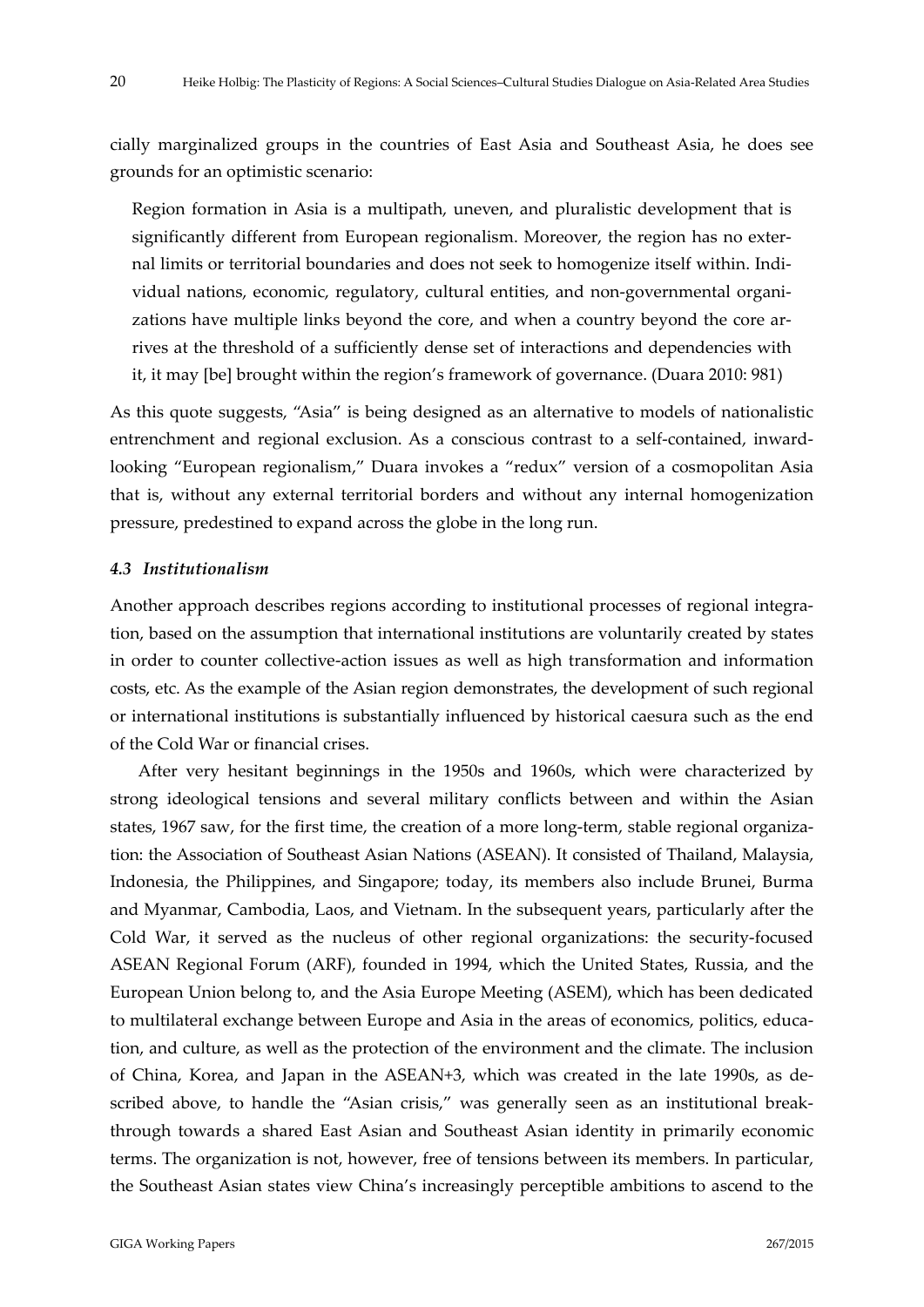position of leading economic and political power in the region with suspicion. The insistence on nation‐state sovereignty and the principle of nonintervention in internal affairs remains the business foundation for all the organization's activities, so that any institutional deepen‐ ing, with a concentration of supranational competencies, remains unlikely in the foreseeable future (Acharya 2010; Korhonen 2012; the topic of regional integration in Asia is relatively well researched and extensively covered in the literature; see, for example, most recently Ziltener 2013).

As of 1967, and on the initiative of Japan and Australia, several organizational platforms for the creation of a "Pacific" community, such as the Pacific Basin Economic Council (1967), the Pacific Trade and Development Conference (1968), and the Pacific Economic Cooperation Council (1980), developed parallel to the Southeast Asian initiative. The Southeast Asian states responded with skepticism to this "Pacific idea," in which the United States also played a substantial role; they saw it as an attempt to marginalize developing countries. In order to overcome this conflict and to include the ASEAN states, and with a view to includ‐ ing China as a foreseeable economic heavyweight in the region, the "Pacific" idea was ultimately expanded to an "Asian‐Pacific" idea. The institutional breakthrough was achieved in 1989 when the Asia‐Pacific Economic Cooperation was founded as an intergovernmental or‐ ganization. It initially included 12 Pacific states (among them the United States, Canada, Aus‐ tralia, and New Zealand) and now includes 21 (among them Chile, Peru, and Russia). As Amitav Acharya has emphasized, the constructive development of economic interdepend‐ ence was at the center of the group's efforts, not the previous anti‐colonial or anti‐Western agenda of sustaining national or regional independence (Acharya 2010). Nevertheless, counter-reactions ensued: the East Asia Economic Caucus, proposed in 1990 by the then incumbent Malaysian prime minister Mahathir, decidedly rejected the inclusion of "Western" countries in the "Asian" economic zone. Even though the proposed caucus was not implemented due to Japanʹs resistance to the exclusion of the United States, such "Asian" needs for exclusion appear to continue to exist – in contrast to Prasenjit Duara's interactionist definition of "Asia" quoted above.

The landscape of regional and international organizations in and around "Asia" has been shaped, to this day, by tensions between a more functional "Asian-Pacific" logic, defined according to economic interdependence, and a more geographically‐culturally conceived "East (and Southeast) Asian" logic. The Peopleʹs Republic of China serves as an important link be‐ tween these two institutional logics. It remains to be seen whether the East Asia Summit, which was founded in 2005 and which expanded ASEAN+3 to ASEAN+6 by including India, Australia, and New Zealand and which, since 2011, now also includes the United States and Russia as members, can be filled with life in the long run. Much will depend on whether it is possible to contain China's quest for dominance without decreasing its interest and commitment in this regionally extensive organization.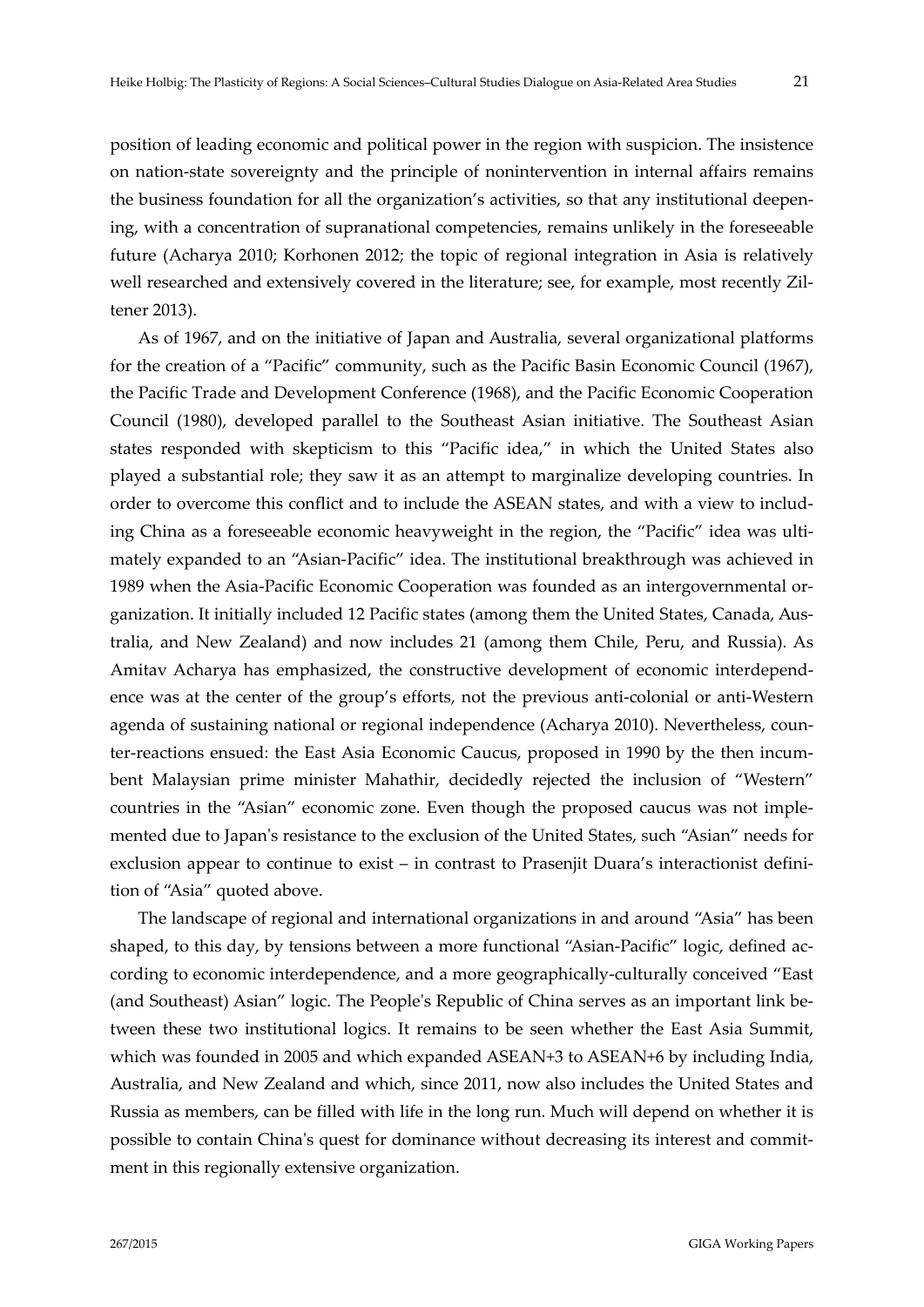#### *4.4 Reflectivism*

Approaches to the description of regions can be described as "reflectivist" if they ask how and according to which criteria regions are intersubjectively constructed, who is included or excluded by these constructions, and how dominant interpretation patterns prevail or compete with each other. This approach rests on the assumption that regional identities are transformed by social interaction due to the fact that intersubjective meanings change in the course of ongoing cooperation and communication. In the dynamic interplay between selfattributions and external attributions, regional attributions are consistently renegotiated and reinvented. From this constructivist perspective, identity becomes a completely relational concept, and region becomes a communicative construct: a fabric of socially divided bodies of knowledge and intersubjective meanings underlying collective norms, rules and institu‐ tions. As such, the concept of region is never fixed or absolute, but the object of an ongoing framing process in which the participating actors compete for the prerogative to interpret, demarcate, and decide who is a part or not part of the "imagined community" (Anderson 2006): "Regions are what actors make of them" (Lake 1997, cited in Godehardt and Nabers 2011: 9). Such construction processes of regions as "imagined communities" vary depending on the respective "region builders" – social actors, scientists, political representatives of individual states, etc. – who are sometimes pursuing specific political projects (Neumann 2003). In a similar vein, Rick Fawn describes nations as "ongoing projects …, because not only their goals and capacities but also their very memberships can change, they are potentially more complicated to study than even states" (Fawn 2009: 33).

Whereas the first three approaches have a primarily ontological character – that is, they focus on varying basic structures for the description of reality – the reflectivist approach also has considerable epistemological implications, because it asks how these descriptions of reality come into being. Essentialist attributions of a geographical, political, or civilizational na‐ ture are not taken at "face value," but as specific offers for interpretation and identification in the open and ongoing negotiation of intersubjective meanings and the competition between self-attributions and external attributions. Attributions or frames can be deemed relatively influential when they are propagated by dominant actors and when, through their connection to historical narratives, traditional knowledge, or other cultural resources, they achieve elevated resonance. For example, Sinderphal Singh has demonstrated that since independ‐ ence the Indian state has sought to frame, by means of essentialist categories and meanings, the region "South Asia," excluding Afghanistan and Myanmar, as a Hindu cultural sphere, thereby suggesting India's "natural hegemony" as a civilizational power in this region (Singh 2011). As this example impressively illustrates, such essentialist and homogenizing attributions are not only telling about the region itself, but also accompany the ever-new inclusion and exclusion mechanisms as well as the hegemonic conflicts in the discursive sphere.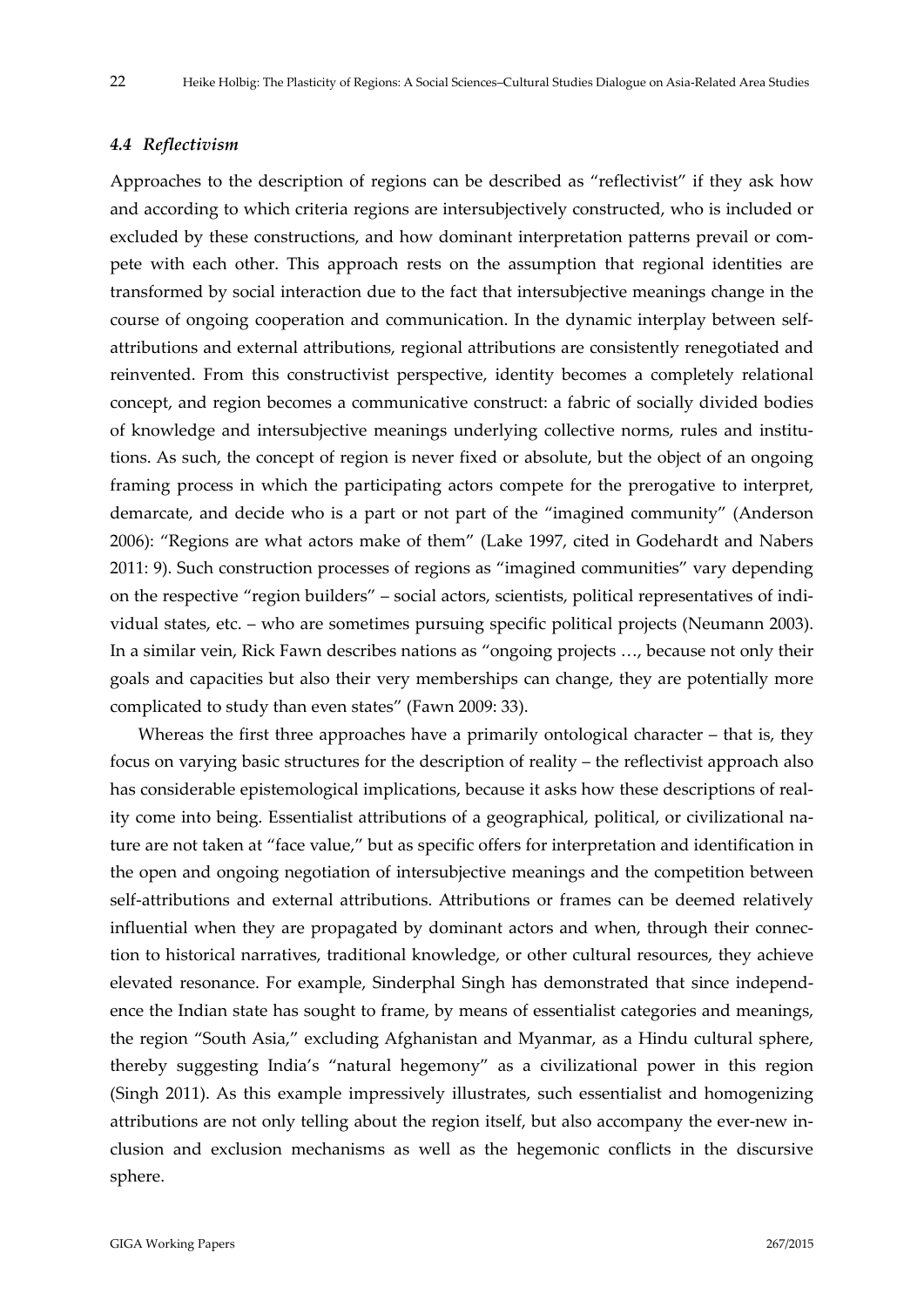The reflectivist approach described here not only shifts essentialist approaches into a new, constructivist perspective but also transcends the previously discussed interactionist and institutionalist approaches. The interests and identities behind the interactions among the participating actors are not taken for granted, but are introduced as products of social negotiations and cultural interpretations. Interests and identities are not seen as quasiobjectifiable entities, but as relational, socially constructed categories that are subject to per‐ manent shifts over the course of time. The plasticity of the initially "Pacific" and subsequently "Asian‐Pacific" idea, described above, may serve as an example here. If the ongoing inclusion of new "members" in an institution fundamentally changes the perception and the imple‐ mentation capacity of the interests involved, then the symbolic weight and the attractiveness of membership in the institution will also increase, with potentially significant geopolitical consequences: while the United States is becoming increasingly visible on the horizon as an "Asian power to be," Europe is ultimately becoming peripheral, a territory off the map. The acronym "BRIC," which was coined by Goldman Sachs in 2001 to describe the emerging economies Brazil, Russia, India, and China (O'Neill 2001), is a further example. In 2010, through the inclusion of South Africa, it was expanded to "BRICS" and, alternatively, with the addition of (South) Korea, to "BRICK." With the addition of Indonesia it became "BRIICS, and finally, with the ASEAN states and Mexico, "BRICSAM." These states have not only appropriated these constructions as an element of their self‐perception, but have also partially used them as a template for the institutionalization of new transregional economic and political cooperation networks that challenge conventional regional affiliations.

At first glance, this reflectivist approach may seem somewhat out of touch. However, it may be essential for those researchers in area studies who wish to take the insights of the cultural turn(s) seriously. As described above, the transnational turn, the postcolonial turn, and, in particular, the spatial turn conceive of regions and regional identities as malleable cultural constructs. At the same time, area studies is made able to draw upon social science approaches that take seriously the significance of language, of historical narratives, of culture as an intersubjective process of interpretation, and of discourses as the setting for competition over the prerogative of interpretation. This reflective concept certainly does not need to be made explicit in each and every research topic and analytical design. However, because it represents a shared and fundamental epistemological stance of interdisciplinary collabora‐ tion, which appears to be constitutive for area studies, it is likely that it would be difficult to revert to what preceded it.

If regions are "what actors make of them," and if we acknowledge the plasticity of the ongoing cultural (re)construction of regions and subregions, then it is not the task of area studies to replicate or teleologically anticipate these processes, but to sensitively and flexibly reconstruct them. The previous discussion illustrates that there can be no naturalist, fixed, "right" or "false" definition of the region examined from the perspective of area studies. Ra‐ ther, the aim can only be to formulate a reflective, relational (on the basis of the selected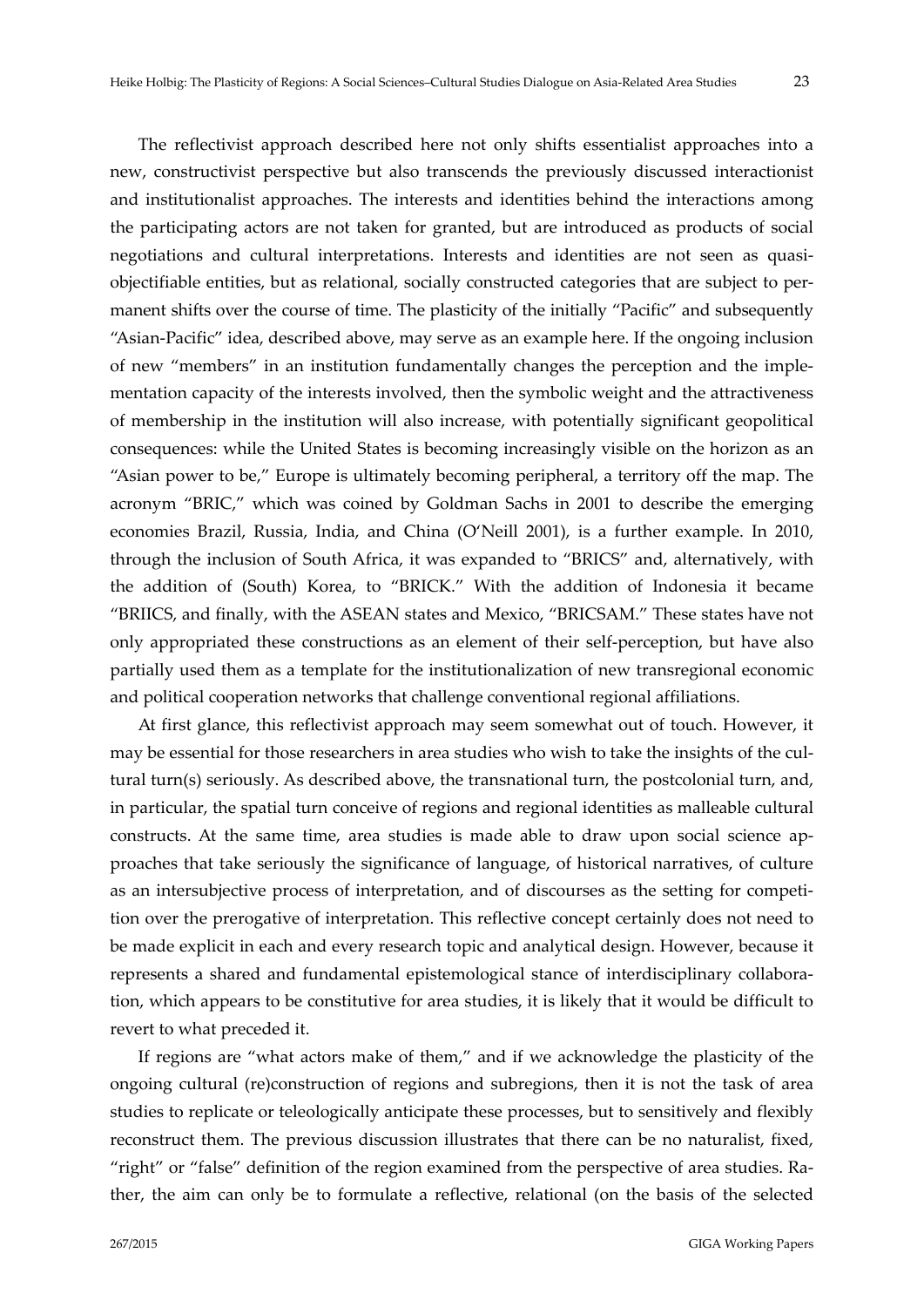thematic focus and research question), and productive as possible definition of the region and its subregions.

Accordingly, it may make sense in the Asian context to place the three Northeast Asian states Japan, Korea, and China in a research context that examines the development of "entangled modernities" (Randeria 1999) as a result of the translation, appropriation, and trans‐ formation of Western concepts, ideas, and theories since the late nineteenth century, and their implications for conceptions of modernity in contemporary East Asian societies. A focus on the Southeast Asian subregion seems appropriate when, for example, ethnic or religious identity processes are the research interest. The delineation of the research region according to the institutional format ASEAN+3 or ASEAN+6 and its most recent additions, on the other hand, appears to be useful in assessing the surmounting of the financial crisis at the end of the 1990s or the most recent global financial crisis, which have not only had political and economic consequences but have also, as outlined above, impacted the self-perception of national and regional identities, solidarities, and interests.

In the context of globalization, it will likely increasingly become the case that trans‐ regional and transcontinental interactions that require the transcension of the regional context will also come into view. Here, the macroperspective on the supraregional handling of cross‐sectional topics of global economic and political relevance through various intergov‐ ernmental organizations or transnational societal networks may be equally as productive as the microperspective on the interactions of migrants, mobile and educated elites, businesspeople, political "entrepreneurs," producers and consumers of cultural products, academic discourses, governance concepts, development concepts, etc. within Asia or between Asian, African, Latin American, and other societies.

In the most recent debates about the present and the future of area studies, there is in‐ creasingly an underlying trend towards the transcension of regional contexts. Essentialist, culturalist approaches are deemed to be as equally worthy of critique as the focus on nationstates, and particularly on "the state" as the central actor, in the research on interstate and intrastate issues within hierarchical spatial orders. Instead, transnational or transregional re‐ search designs that approach cross-sectional topics comparatively or investigate processes of cultural, social, economic, and political interaction beyond conventional national or regional units have become increasingly popular and have, for several years, been rewarded with research funding. Given the progress of globalization and its inherent processes of border dis‐ solution and deterritorialization, and given the significantly increased density of global interaction off the beaten track of economic and political relations between nation-states, economies, and national societies or cultures, this trend does indeed seem realistic and topical.

#### *4.5 Reflexive Essentialism*

In light of the increasing trend towards the transcension of regional contexts, however, we should also be consciously aware of the fact that reverse movements that are equally charac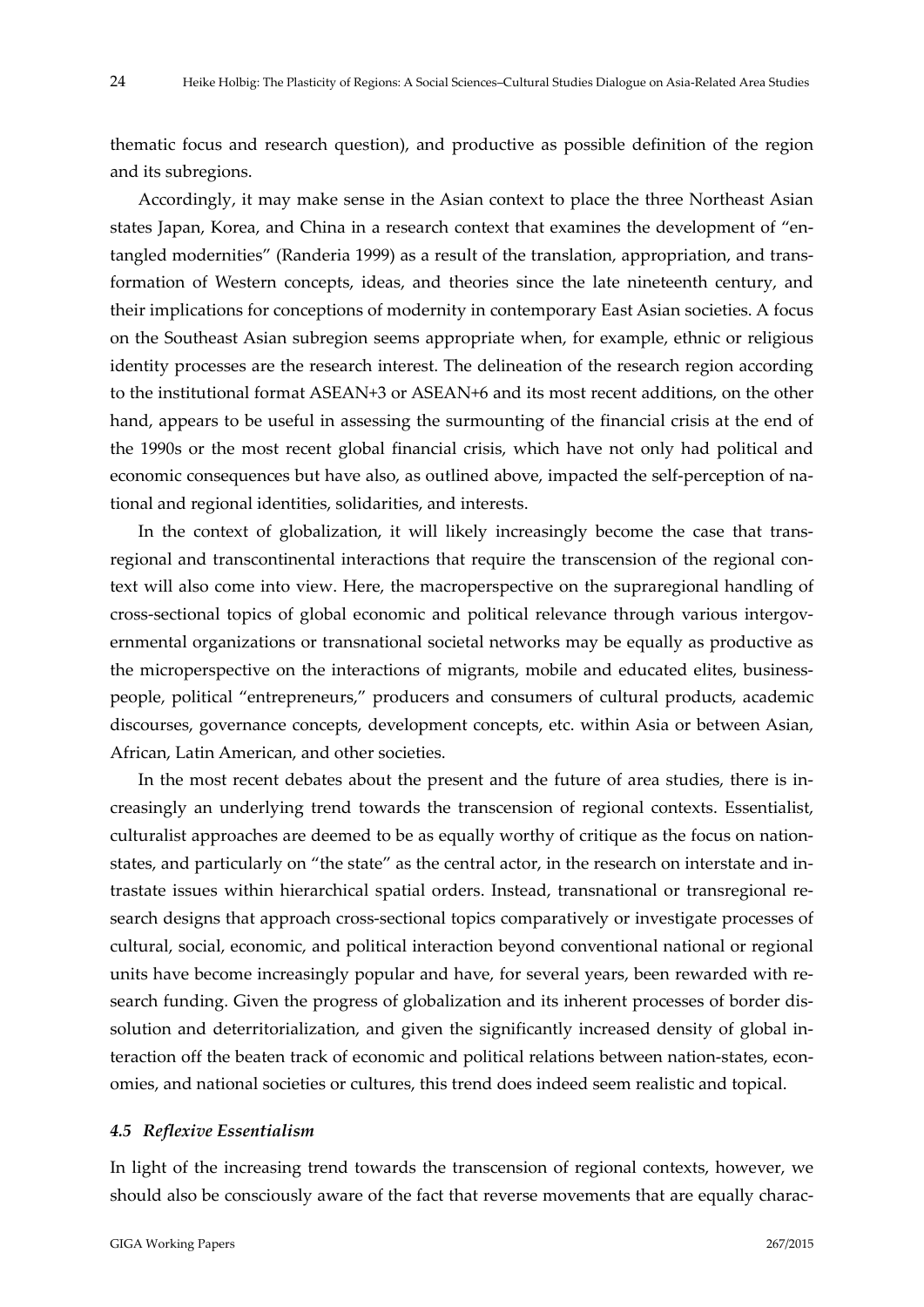teristic of the ongoing process of globalization can easily be analytically sidelined. The idea of a dialectical interplay of de‐ and reterritorialization is by no means new. As early as 1995, Benjamin Barber described, in his book *Jihad vs McWorld*, the simultaneous development of "globalism" and "tribalism" – traditional values, nationalism, religious orthodoxy, etc. with a local or regional element – as an outcome of ongoing globalization (Barber 1995; Puhle *forth‐ coming*). Matthias Middell and Katja Naumann described a similar dialectic, from the perspective of a global history, that is equally dedicated to the "flows" (migration, the transfer of capital, goods and ideas, etc.) as to the attempts of political and economic actors to control these flows and interactions in order to maintain or regain their sovereignty and autonomy under the conditions of globalization. These reterritorialization and "flow"‐control actors can be national or subnational units such as urban metropolises or supranational structures such as intergovernmental organizations, regions, transnational networks, or multinational companies that regulate global value chains in their own favor (Middell and Naumann 2010; Middell 2013).

A closer analysis of such reterritorialization trends frequently reveals a surprising phe‐ nomenon: in their efforts to maintain their room to maneuver under the conditions of globalization, the actors often do not create new sovereignty frames but instead resort to precisely those essentializations that have, as a consequence of the postcolonial turn and the spatial turn, long been deemed analytically obsolete and thus normatively "scorned." Therefore, in a certain historical irony, one could say, the traditional container concepts of the European "long nineteenth century" such as nation, society, culture, identity, etc. are reproducing themselves in a non‐European context and thus to some extent perpetuating a "long twentieth century" of reissued nation‐state imaginations and an exaggerated insistence on sovereignty, within which the European twenty-first century often seems like an anachronistic element. If we take seriously the epistemological turn of a relational concept of space and describe regions as processes of communicatively constructed social relations in a dynamic interplay be‐ tween self‐attributions and external attributions, then it seems imperative to analyze not only the transcension of regional contexts but also such "reessentialization through the back door." If we want to do justice to the dialectical dynamics of the globalization process, we must not ignore the homogenizing self-attributions and external attributions, and the concomitant inclusion and exclusion strategies, of political actors.

As an extension of the four approaches to the description of regions described above (Godehardt and Nabers 2011), I suggest the concept of "reflexive essentialism" in order to conceptualize the analytical focus on such – seemingly anachronistic – reessentializations: The normative departure from all essentialist approaches, currently en vogue in the area studies discourse, should not result in an analytical departure. Rather, our task should be to recognize the self‐referential essentialisms of the actors involved in the globalization process as such and to reflect on them as the constitutive elements of the dynamic negotiation of flows and control (Middell and Naumann 2010).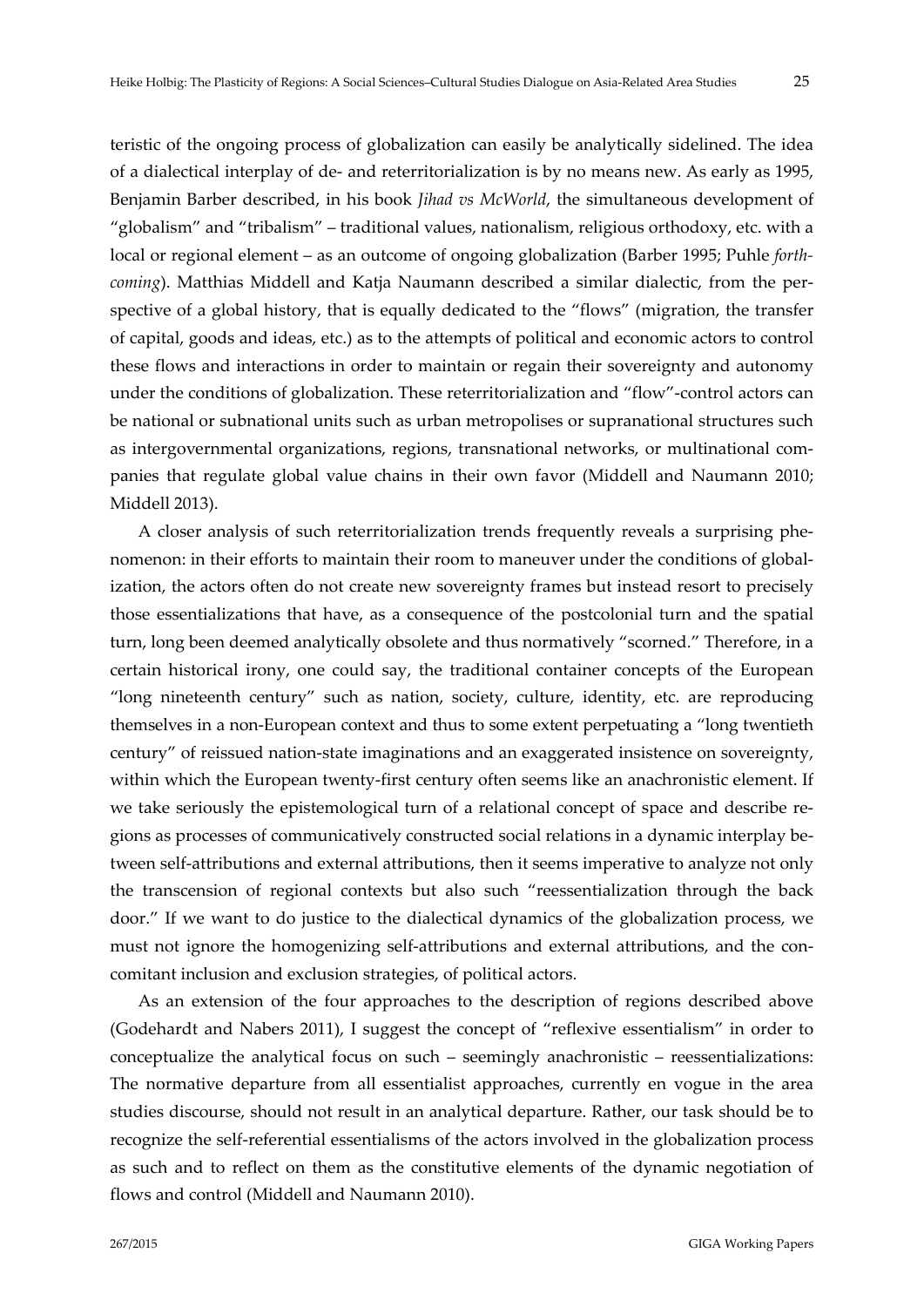Particularly in the Asian context, significant trends towards such reessentializations are discernible. Parallel to the ongoing global integration of Asian countries, there seems to be a growing demand for nationalist reflexes and regional homogeneity, for cultural, religious, and ethnic identity affiliations, or for political legitimacy, all drawing on nation-state sovereignty and territorial integrity. An example is the formulation of national or regional development "models" from the East Asian context to accompany the economic success of various East Asian states, most recently China, as a narrative. The so-called China Model has been made prominent by Anglo-Saxon publicists since the middle of this century's first decade. Initially, the concept was rejected by Chinese officials, who argued that it utilized an ideologically burdened, in principle anti‐Chinese, variant of the China Threat thesis. Since around 2010, however, the China Model has become acceptable among the political and intellectual elite as well as in the official Chinese discourse, as it – irrespective of the definition of its content, which, by and large, has stagnated at exchangeable platitudes – is viewed as a welcome symbol of the reappropriation of "discourse hegemony" from the hitherto dominant "West" (Holbig 2010). While Chinese representatives use the China Model to invoke the particularity of the Chinese development trajectory and the superiority of "Socialism with Chinese characteristics," external discourse participants like using the term as a synonym for the "East Asian Development Model" or simply the East Asian Model (Peerenboom 2007). Most re‐ cently, Francis Fukuyama referred to the China Model as evidence of a specifically East Asian "pattern" of successful authoritarian modernization, supported by a shared Confucian heritage of coherent centralized states and a meritocratic bureaucracy (Fukuyama 2012).

The example of the China Model, aka the East Asian Model, illustrates how difficult it has become, in view of such essentializations, to sustain the analytical differentiation between the Self and the Other, between self‐attributions and external attributions, which, in past decades, were justified and inspired by the examination of non‐Western regions within the social sciences and cultural studies in a particular way. In fact, the symbolic construction of such reessentializations occurs via a dialectical interaction between self‐attributions and external attributions – a process apparently perceived by some participants as a hegemonic struggle for discourse supremacy and a monopoly on homogenization.

Overall, China's rise to become a "global player" has certainly been conducive to such entrenchments, rather than eliminating their foundation. The process of regional and global in‐ tegration in Southeast Asia has also been accompanied by new(ly invented) nationalisms, ethnic conflicts, and intensified "subregionalisms." While, from the perspective of many researchers, the (nation-)state has increasingly lost its role as the central policy-creating actor, it has, in a sense, gained significance under the surface – whether in the arena of disputed demands for political legitimacy and societal participation, as the imposer of frames or rules concerning discourses, or as a projection surface for national dreams and counter‐dreams. As the example of the "Chinese Dream," introduced by the incoming Chinese Communist Party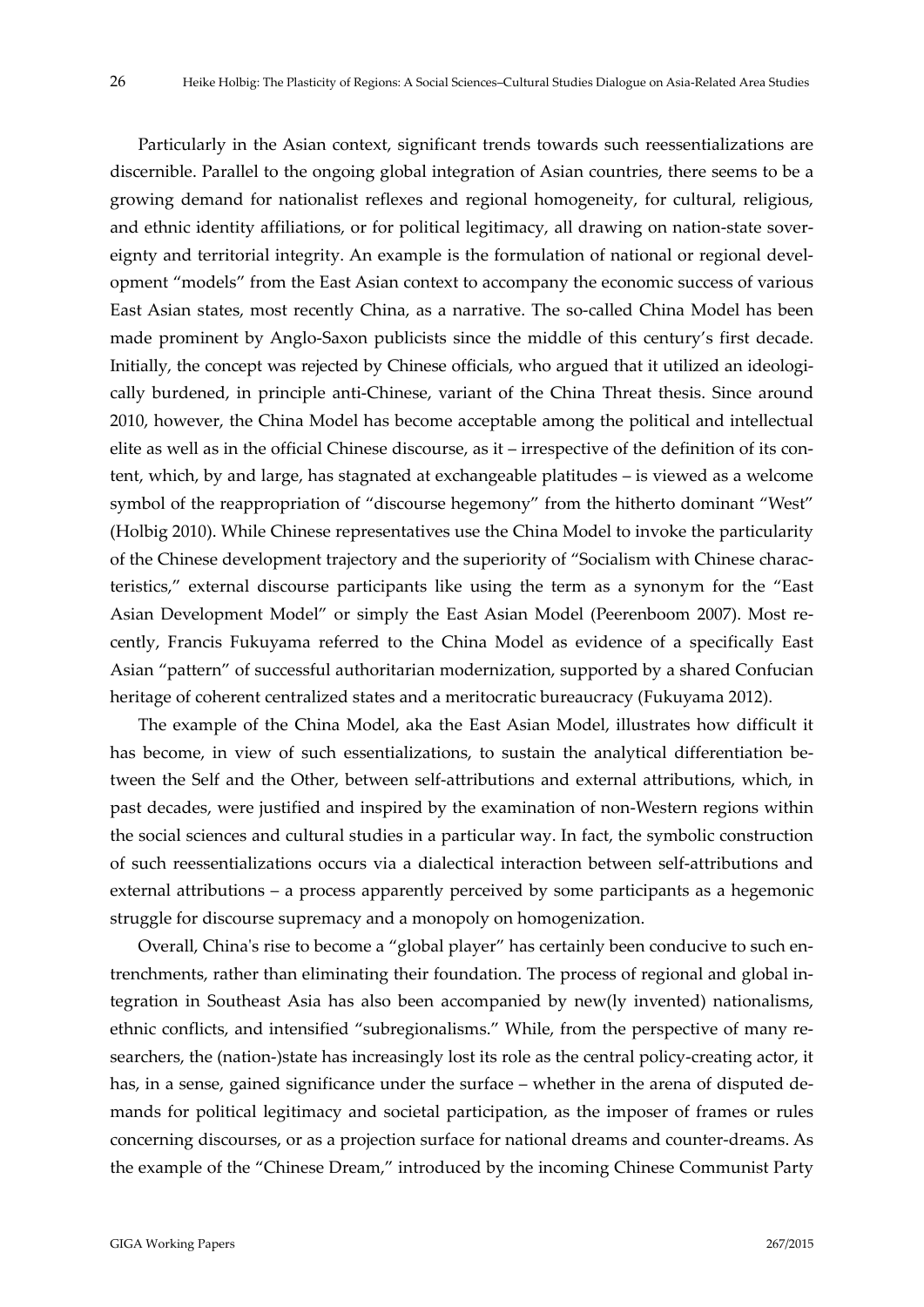dreams can turn into impressive online rows (Marquis and Yang 2013).

chief, Xi Jinping, in November 2012, illustrates most vividly, public interpretations of official

Coming to terms with such reterritorialization and entrenchment processes seems to be as equally relevant in understanding the regions and subregions as the analytical assessment of deterritorialization processes and transregional interactions and entanglements (Mrazek 2010; Wang 2010). One could say that the challenge is to constantly and flexibly recalibrate the analysis of nationalisms and cosmopolitanizations, processes of de‐ and reterritorializa‐ tion, entanglements and entrenchments. The aim should be to view such contrary, alternat‐ ing, simultaneous, or dialectical processes as being of equal empirical rank and to examine them with an open mind with regard to results. Instead of adopting a subtle normative pri‐ macy of "trans" and "inter" at the outset, we should be equally aware of the sort of "reflexive essentialism" described above.

If a single journal article by Prasenjit Duara with the self-explanatory title "Asia Redux" can incorporate almost two handfuls of programmatic word combinations with the prefix "inter" – interactions, interdependence, interfluent, interlinked, intermediate, intermingled, inter-referencing, intersected, interstices (Duara 2010) – then the question that arises is where the actors and identities of those interactions, the spaces of those interstices, and the entrenchments of the counter‐dynamics of those entanglements are. In transcending regional connections, area studies must not fully give up its regional "traction"; the latter is the basis not only for intellectual acrobatics but also for real‐world encounters with colleagues from the region.

### **5 Conclusion**

The following insights appear to be central to contemporary area studies:

- The greatest potential of area studies lies in its **interdisciplinary** connections, which pro‐ ductively adopt and implement innovative impulses originating from cultural studies without losing sight of the capacity to connect to the social sciences. These connections provide it with the opportunity not only to theoretically and methodologically carry out highly topical research, but also to function as the connecting link, "translator," and provider of impulses in both directions, between linguistics, cultural studies, and history on the one hand and the social sciences on the other – two groupings that continue to per‐ ceive each other as separate epistemic communities.
- The initial assumption of the cultural turn(s), according to which the perception of reality is always linguistically constituted and **social and political phenomena are thus always communicatively constructed**, is now difficult to imagine as something foreign to the so‐ cial sciences. An area studies community that works at these interdisciplinary interfaces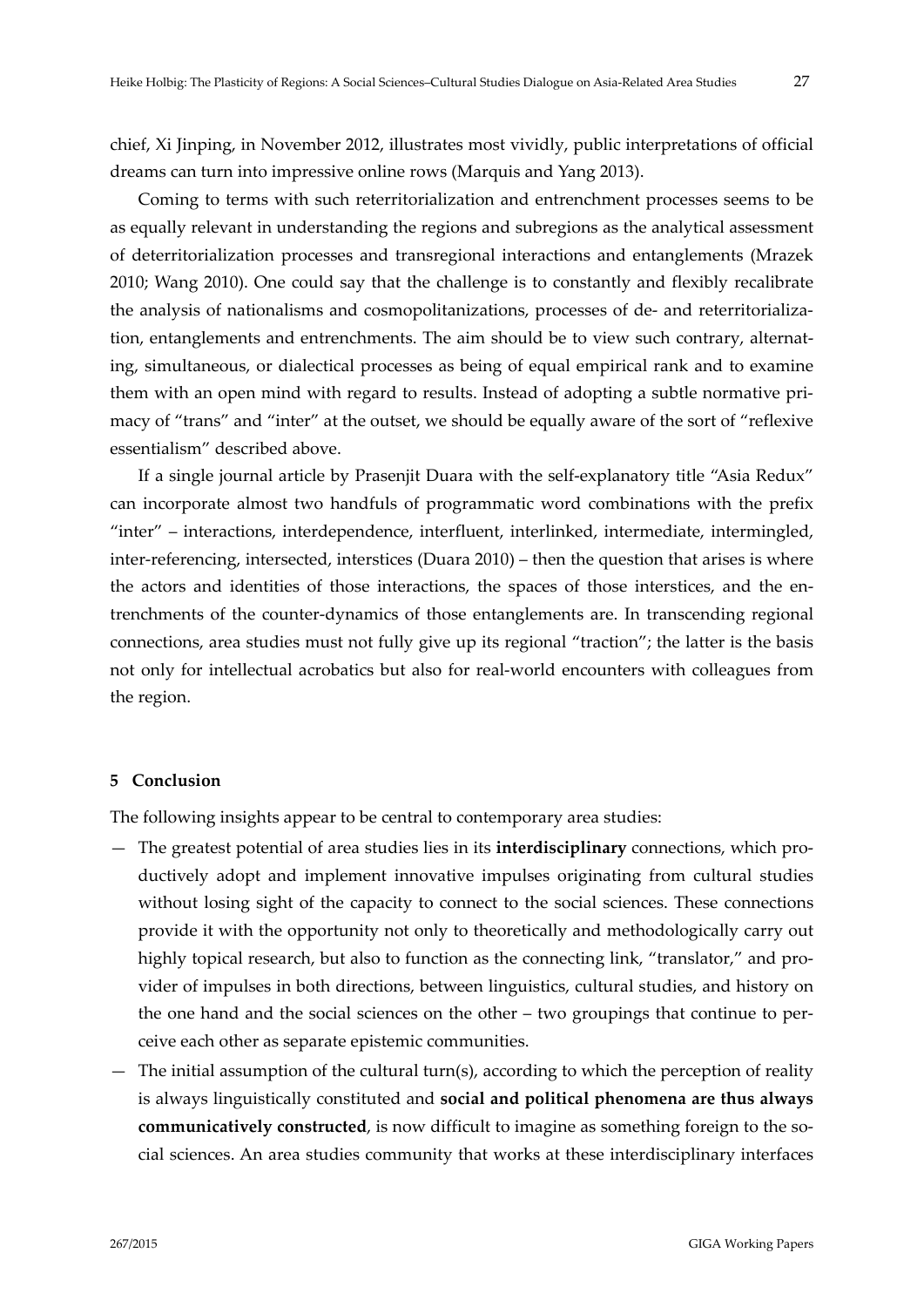must face these epistemological challenges and thus gains the opportunity to identify in‐ novative research topics and methodological approaches.

- These insights go hand in hand with stronger incentives to enter into more extensive communication with colleagues from the regions being studied. In this context, the issue is less the fulfillment of the slogan "research with instead of research about" than simply the joint examination of the epistemological, theoretical, methodological, and thematic implications of cultural turns in the humanities *and* social sciences – in brief, the **transculturality** of research itself.
- Ultimately, topical area studies should not fall back behind the **relational conceptualiza‐ tion of space**, which, in the course of the last two decades, has prevailed over the hitherto prevalent territorial conceptualization of space.
- In particular, this applies to the concept of region, which is constitutive of area studies and should be understood as a malleable cultural construct that not only interprets social, economic, political, civilizational, moral, etc. relations but also actively shapes them. In this sense, one can understand **regions as processes involving the communicative construction of social relations**. It is precisely the plasticity of regions – that is, their amorphous and malleable character – that area studies should take into account.
- With advancing globalization, **transnational and transregional connections** have in‐ creasingly stepped into the foreground. In addition to inter‐ and cross‐regional compari‐ son, an analytical focus on cultural interactions, exchange processes, and translation pro‐ cesses seems particularly productive. However, given the increasingly frequent necessity of transcending regional connections, **reverse processes of reterritorialization**, the insist‐ ence on or a new emphasis on **nation‐state sovereignty, regional homogeneity**, **cultural identity and other forms of essentialist self‐assurance – termed here reflexive essen‐ tialism –** should not be disregarded. It is precisely the necessity of analytical recalibration regarding these dialectical movements that gives area studies the opportunity to transfer innovative impulses to the social sciences and to cultural studies.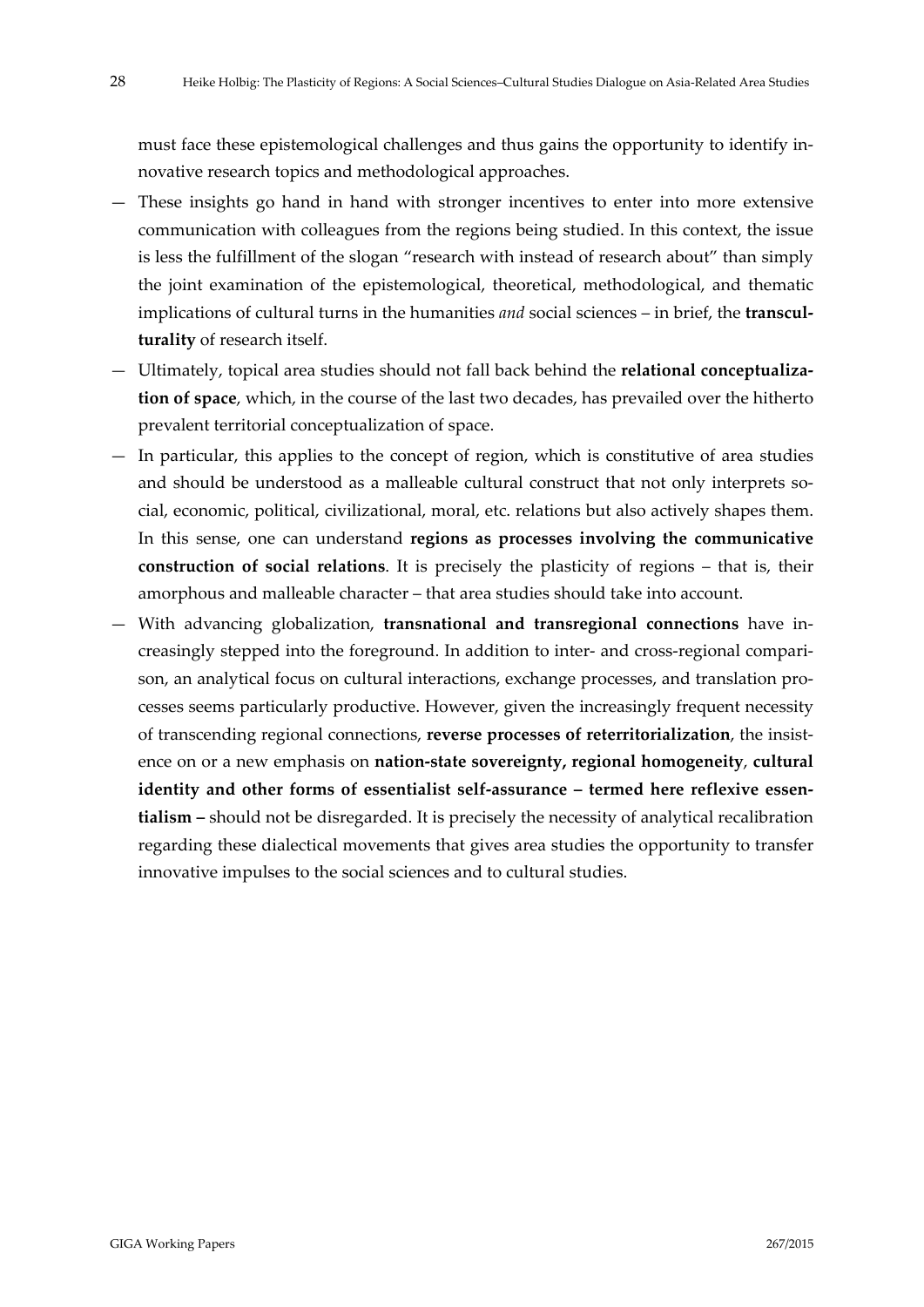### **Bibliography**

- Acharya, Amitav (2004), How Ideas Spread: Whose Norms Matter? Norms, Localization and Institutional Change in Asian Regionalism, in: *International Organization,* 58, 239‒275.
- Acharya, Amitav (2006), International Relations and Area Studies: Towards a New Synthesis?, in: *State of Security and International Studies*, 2, online: <www.rsis.edu.sg/publications/SSIS/ SSIS002.pdf> (2 June 2014).
- Acharya, Amitav (2010), Asia Is Not One, in: *Journal of Asian Studies*, 69, 4, 1001-1013.
- Acharya, Amitav (2012), *Of Boomerangs and Banyans: The Diffusion of Human Rights Norms Re‐ considered*, Vortrag an der Hessischen Stiftung Friedens‐ und Konfliktforschung [Presen‐ tation to the Peace Research Institute Frankfurt (HSFK)], Frankfurt/Main, 3 May.
- Ahram, Ariel I. (2011), The Theory and Method of Comparative Area Studies, in: *Qualitative Research,* 11, 1, 69‒90.
- Amelina, Anna, Devrimsel D. Nergiz, Thomas Faist, and Nina Glick Schiller (2010), Methodo‐ logical Predicaments of Cross‐Border Studies, in: Anna Amelina, Devrimsel D. Nergiz, Thomas Faist, and Nina Glick Schiller (eds), *Beyond Methodological Nationalism: Research Methodologies for Cross‐Border Studies*, New York and London, Routledge, 1‒19.
- Appadurai, Arjun (1996), *Modernity at Large: Cultural Dimensions of Globalization*, Minneapolis: University of Minnesota Press.
- Asian Development Bank (2008), *Emerging Asian Regionalism: A Partnership for Shared Prosperity*, Manila: ADB Publishing House.
- Bachmann‐Medick, Doris (2006), *Cultural Turns. Neuorientierungen in den Kulturwissenschaften [Cultural Turns. A New Orientation in Cultural Studies]*, Reinbek bei Hamburg: Rowohlt Verlag.
- Bachmann‐Medick, Doris (2010), Cultural Turns, Version: 1.0, in: *Docupedia‐Zeitgeschichte,* 29 March, online: <https://docupedia.de/zg/Cultural\_Turns?oldid=81216> (30 May 2014).
- Basedau, Matthias, and Patrick Köllner (2007), Area Studies, Comparative Area Studies and the Study of Politics. Context, Substance, and Methodological Challenges, in: *Zeitschrift für Vergleichende Politikwissenschaft* [*Journal of Comparative Politics*], 1, 1, 105‒124.
- Bates, Robert H. (1997), Area Studies and the Discipline: A Useful Controversy?, in: *Political Science and Politics,* 30, 2, 166‒169.
- Berg-Schlosser, Dirk (2012), Comparative Area Studies goldener Mittelweg zwischen Regionalstudien und universalistischen Ansätzen? [Comparative Area Studies – A Golden Middle Way between Area Studies and Universal Approaches?], in: *Zeitschrift für Vergleichende Po‐ litikwissenschaft* [*Journal of Comparative Politics*], 6, 1, 1‒16.
- Bourdieu, Pierre (1993), Haute Couture und Haute Culture, in: *Soziologische Fragen* [*Sociologi‐ cal Questions*], Frankfurt a. Main: Suhrkamp, 187‒196.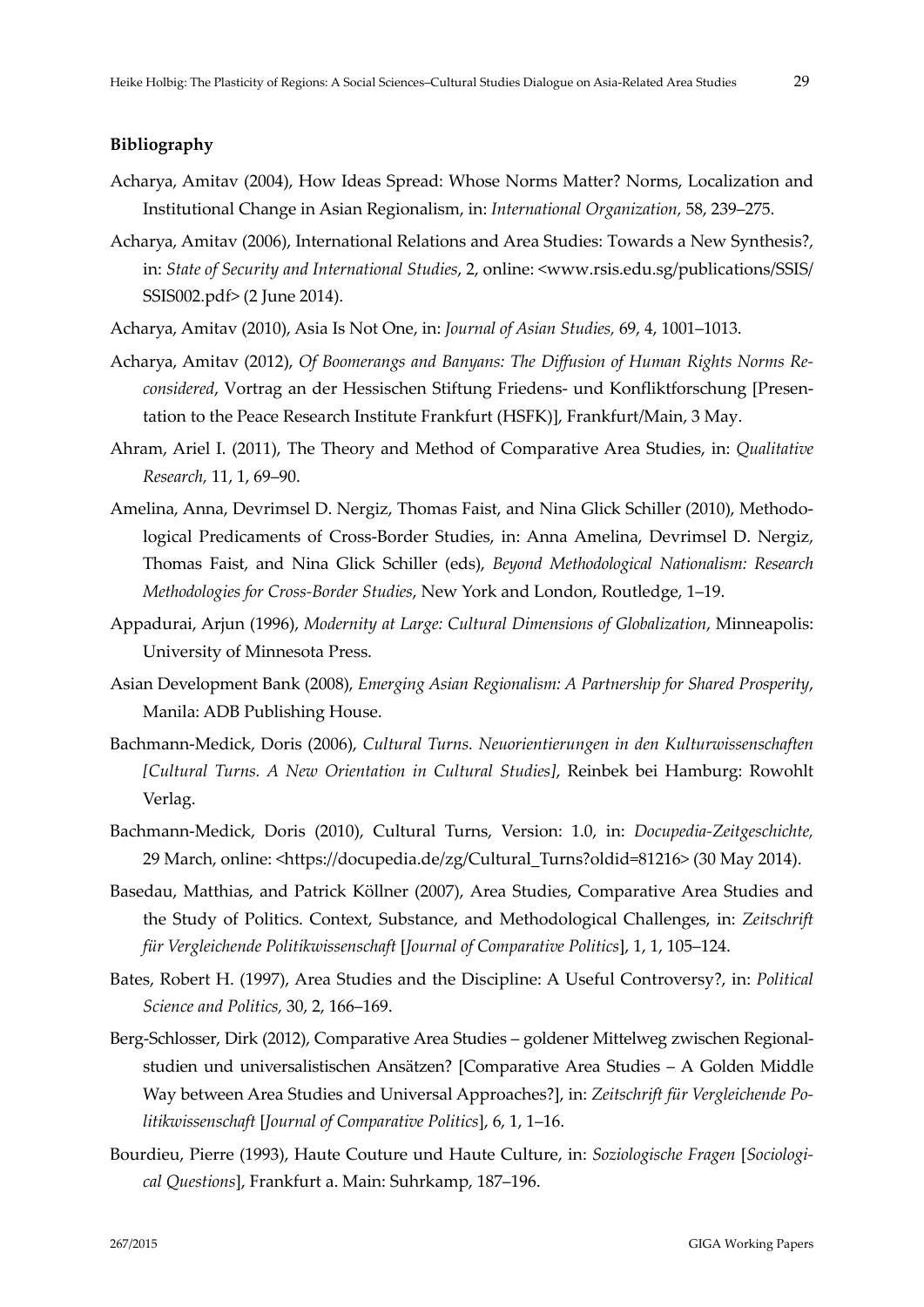- Braig, Marianne, and Felicitas Hentschke (2005), *Tagungsbericht zur Tagung* "Die Zukunft der *Area Studies in Deutschland*" *[Conference Report: The Future of Area Studies in Germany],* 14–16 July 2005 in Berlin (unpublished manuscript).
- Chan, Kwok Bun (ed.) (2000), *Chinese Business Networks. State, Economy, and Culture*, Singa‐ pore: Prentice Hall.
- Duara, Prasenjit (2010a), Asia Redux: Conceptualizing a Region for Our Times, in: *Journal of Asian Studies,* 69, 4, 963‒983.
- Duara, Prasenjit (2010b), Response to Comments on "Asia Redux", in: *Journal of Asian Studies,* 69, 4, 963‒983.
- Evans, Peter B., Dietrich Rueschemeyer, and Theda Skocpol (1985), *Bringing the State Back In*, Cambridge: Cambridge University Press.
- Fawn, Rick (2009), "Regions" and Their Study: Where from, What for and Where to?, in: *Re‐ view of International Studies,* 35, 5–34.
- Fukuyama, Francis (2011), The Patterns of History, in: *Journal of Democracy,* 23, 1, 14‒26.
- Gassert, Philipp (2010), Transnationale Geschichte [Transnational History], Version: 1.0, in: *Docupedia‐Zeitgeschichte*, 16 February, online: <http://docupedia.de/zg/Transnationale\_ Geschichte> (30 May 2014).
- Godehardt, Nadine, and Dirk Nabers (2011), Introduction, in: *Regional Powers and Regional* Order, London et al.: Routledge/Garnet, 1-17.
- Hentschke, Felicitas (2009), *Wege des Wissens. Transregionale Studien*, Zusammenfassung von Ergebnissen der Tagung "Area Studies Revisited. Transregional Studies in Germany" ["Paths of Knowledge. Transregional Studies", A Summary of the Results of the "Areas Studies Revisited. Transregional Studies in Germany" Conference], February, Berlin.
- Heryanto, Ariel (2013), The Intimacies of Cultural Studies and Area Studies: The Case of Southeast Asia, in: *International Journal of Cultural Studies,* 16, 3, 303‒316.
- Hilpert, Hanns‐Günter, and Howard Loewen (2010), *Auf dem Weg zu einem asiatischen Wäh‐ rungsfonds? [Are We on the Way to an Asian Monetary Fund]*, SWP aktuell, 53.
- Holbig, Heike (2010), "Das Land hat einen Plan. Der Westen nicht". China als autokratisches Erfolgsmodell? ["The Country Has a Plan. The West Does Not." China as a Model of Au‐ tocratic Success?], in: *Berliner Debatte Initial* [*Initial Berlin Debate*], 21, 3, 67‒77.
- Huotari, Mikko, and Jürgen Rüland (2014), Context, Concepts and Comparison in Southeast Asian Studies—Introduction to the Special Issue, in: *Pacific Affairs*, 87, 3, online: <www. pacificaffairs.ubc.ca/recent‐issues/recent‐issue‐vol‐87‐no‐3‐september‐2014/> (23 February 2015).
- Karl, Rebecca (1998), Creating Asia: China in the World at the Beginning of Twentieth Century, in: *American Historical Review,* 103, 4, 1096‒1118.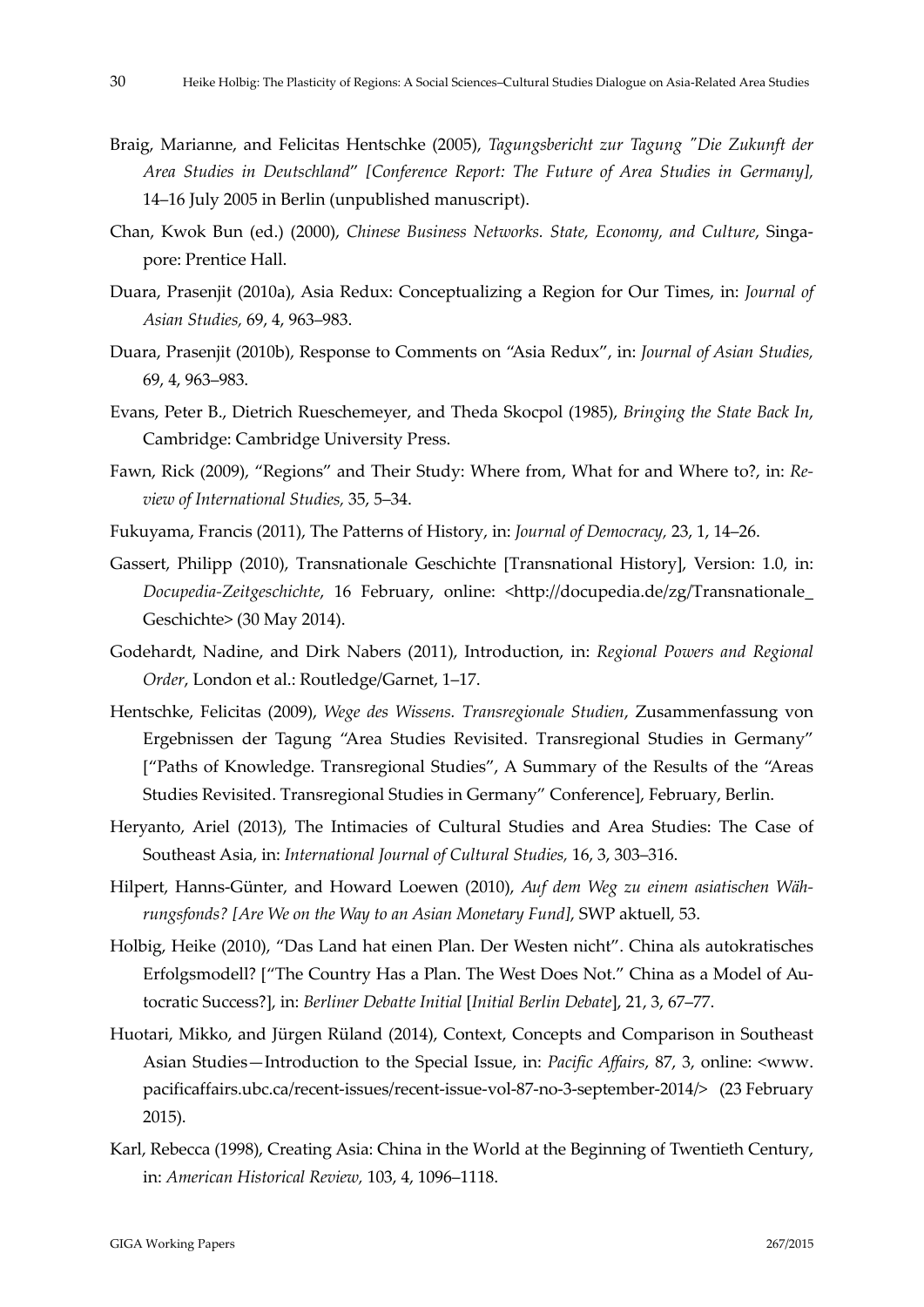- Kohli, Atul (2004), *State‐Directed Development: Political Power and Industrialization in the Global Periphery*, New York: Cambridge University Press.
- Korhonen, Pekka (2012), Changing Definitions of Asia, in: *Asia Europe Journal,* 10, 99‒112.
- Lackner, Michael, and Michael Werner (1999), Der "cultural turn" in den Humanwissenschaften. Area Studies im Auf‐ oder Abwind des "Kulturalismus" [The Cultural Turn in the Humanities. Area Studies in the Upswing or Downswing of Culturalism], in: *Schriftenreihe "Suchprozesse für innovative Fragestellungen in der Wissenschaft" [Series: A Search for Inno‐ vative Questions in Academia],* Heft Nr. 2 der Werner Reimers Stiftung, Bad Homburg.
- Lake, David A. (1997), Regional Security Complexes: A Systems Approach, in: David A. Lake and Patrick M. Morgan (eds), *Regional Orders. Building Security in a New World*, University Park (PA): Pennsylvania University Press, 45–67.
- Lewis, Martin W., and Kären E. Wigen (1997), *The Myth of Continents. A Critique of Metageo‐ graphy*, London: University of California Press, Ltd.
- Lieberman, Evan S. (2003), *Race and Regionalism in the Politics of Taxation in Brazil and South Af‐ rica*, New York: Cambridge University Press.
- Linz, Juan, and Alfred Stepan (1986), *Problems of Democratic Transition and Consolidation: Southern Europe, South America, and Post‐Communist Europe*, Baltimore: Johns Hopkins Uni‐ versity Press.
- Marquis, Chris, and Zoe Yang (2013), *Chinese Dream? American Dream?, China Economic Report*; English version online: <www.danwei.com/a.tale‐of‐two‐dreams> (23 February 2015).
- Mehler, Andreas, and Bert Hoffmann (2011), Area Studies, in: Dirk Berg‐Schlosser et al. (eds), *International Encyclopedia of Political Science*, Newbury (CA): Sage Publishers, 86‒89.
- Middell, Matthias (2013), Area Studies under the Global Condition. Debates on Where to Go with Regional or Area Studies in Germany, in: Matthias Middell (ed.), *Self‐Reflective Area Studies*, Leipzig: Leipziger Universitätsverlag, 7‒57.
- Middell, Matthias, and Katja Naumann (2010), Global History and the Spatial Turn: From the Impact of Area Studies to the Study of Critical Junctures of Globalization, in: *Journal of Global History,* 5, 1, 149‒170.
- Mrazek, Rudolf (2010), Floating. No Gears Shifting, in: *Journal of Asian Studies*, 69, 4, 1021–1025.
- Neumann, Iver B. (2003), A Region‐building Approach, in: Fredrik Söderbaum and Timothy M. Shaw (eds), *Theories of New Regionalism,* Houndmills: Palgrave Macmillan, 160‒178.
- Oettler, Anika (2014), *The Scope and Selectivity of Comparative Area Studies: The Case of Transi‐ tional Justice Research*, GIGA Working Papers, 246, online: <www.giga‐hamburg.de/ workingpapers>.
- OʹNeill, Jim (2001), *Building Better Economic BRICs*, Goldman Sachs Global Economics Paper, 66, online: <www.goldmansachs.com/our‐thinking/archive/archive‐pdfs/build‐better‐brics.pdf> (15 May 2014).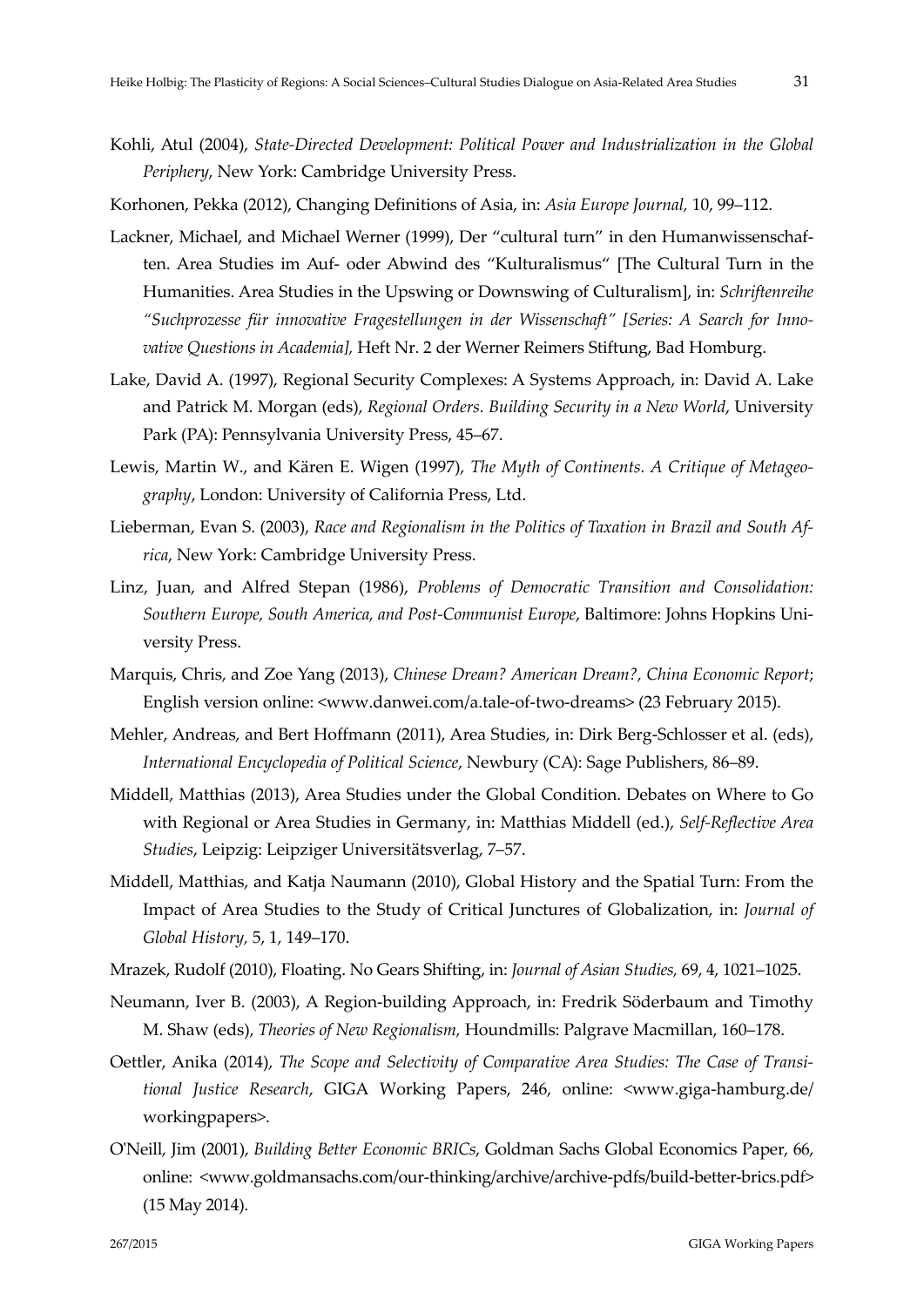- Osterhammel, Jürgen (2001), Transkulturell vergleichende Geschichtswissenschaft" [Trans‐ cultural Comparative Historical Studies], in: *Geschichtswissenschaft jenseits des National‐ staats. Studien zu Beziehungsgeschichte und Zivilisationsvergleich [Historical Studies Beyond the Nation‐State. Studies on the History of Relations and on the Comparison of Civilizations]*, Göt‐ tingen: Vandenhoeck and Ruprecht, 11-45.
- Peerenboom, Randall (2007), *China Modernizes. Threat to the West or Model for the Rest?,* Oxford: Oxford University Press.
- Puhle, Hans‐Jürgen (*forthcoming*), Area Studies in Deutschland. Neue Ansätze und Heraus‐ forderungen [Area Studies in Germany. New Approaches and Challenges], in: Marianne Braig (ed.), *Forthcoming Edited Volume on Transregional Area Studies.*
- Randeria Shalini (1999a), Geteilte Geschichten und verwobene Moderne [Divided Histories and Interwoven Modernities], in: Jörn Rüsen et al. (eds), *Zukunftsentwürfe. Ideen für eine Kultur der Veränderung [Future Designs. Ideas for a Culture of Change]*, Frankfurt/Main: Campus, 87-96.
- Randeria, Shalini (1999b), Jenseits von Soziologie und soziokultureller Anthropologie: Zur Ortsbestimmung der nichtwestlichen Welt in einer zukünftigen Sozialtheorie [Beyond Sociology and Sociocultural Anthropology: On the Placement of the Non‐Western World in a Future Social Theory], in: *Soziale Welt [Social World],* 50, 373‒382.
- Redding, Gordon (1990), *The Spirit of Chinese Capitalism*, Berlin: DeGruyter.
- Redding, Gordon, and Michael A. Witt (2007), *The Future of Chinese Capitalism: Choices and Chances*, Oxford: Oxford University Press.
- Rüland, Jürgen, and Nikolaus Werz (2010), Politikwissenschaft und Regionalstudien in der Bundesrepublik Deutschland [Political Science and Area Studies in Germany], in: Irene Gerlach et al. (eds), *Politikwissenschaft in Deutschland [Political Science in Germany]*, Baden‐ Baden: Nomos, 383‒412.
- Said, Edward (1979), *Orientalism*, New York, Vintage Books.
- Schäbler, Birgit (2007), Das Studium der Weltregionen (Area Studies) zwischen Fach‐ disziplinen und der Öffnung zum Globalen: Eine wissenschaftsgeschichtliche Annähe‐ rung [Area Studies between Specialized Discipline and an Opening to the Global: A His‐ torical Approach], in: Birgit Schäbler (ed.), *Area Studies und die Welt. Weltregionen und neue Globalgeschichte* [*Area Studies and the World. Global Regions and New Global Histories*]*,* Wien: Mandelbaum Verlag, 11-44.
- Schmitter, Philippe (1971), *Interest Conflict and Political Change in Brazil*, Stanford: Stanford University Press.
- Schwab, Raymond (1984), *The Oriental Renaissance. Europe's Rediscovery of India and the East, 1680‐1880*, New York: Columbia University Press.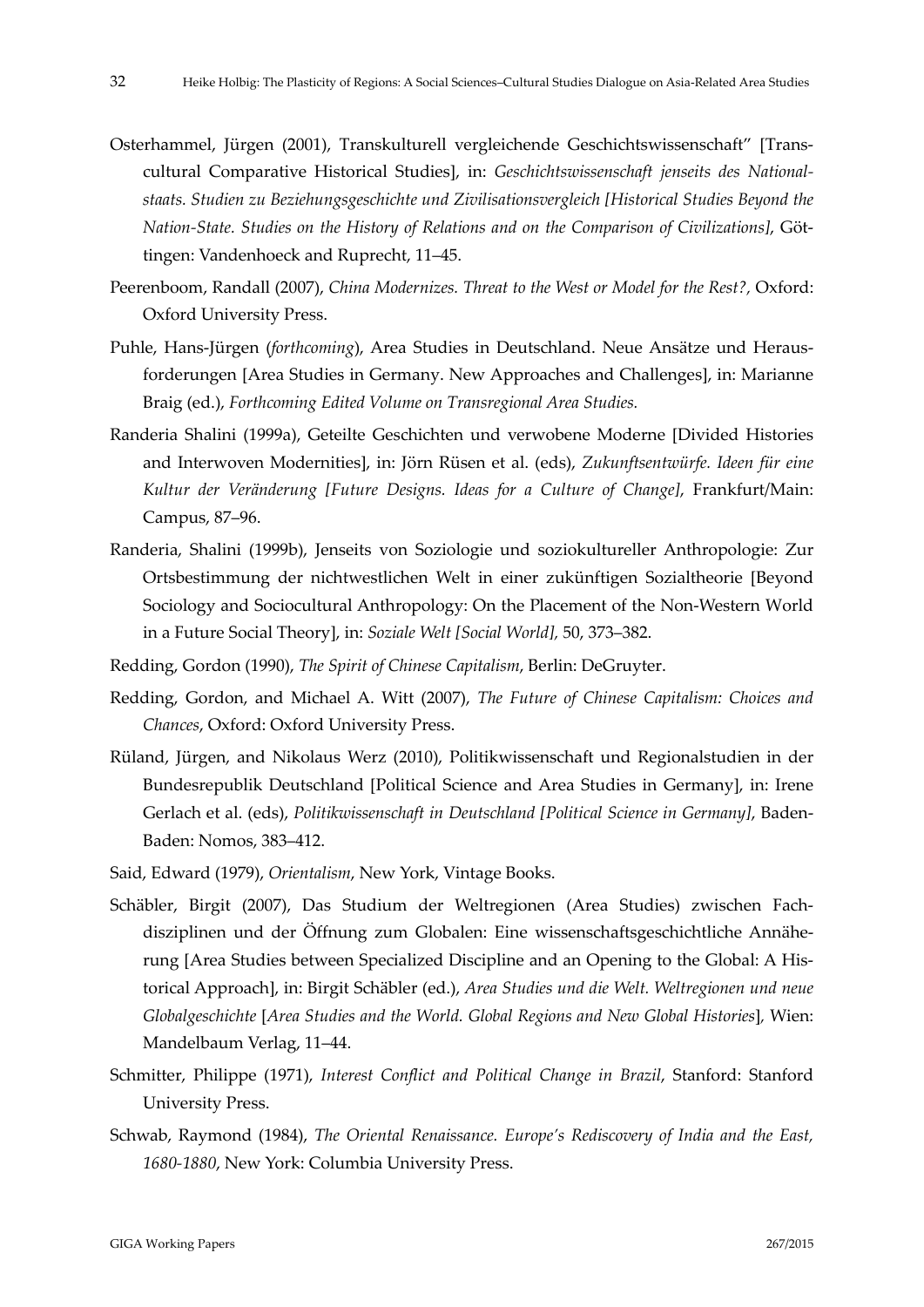- Sen, Tansen (2010), The Intricacies of Premodern Asian Connections, in: *Journal of Asian Studies,* 69, 4, 991-999.
- Shami, Seteney, and Marcial Godoy‐Anativia (2007), *The Impact of 9/11 on Area Studies*, (un‐ published manuscript), online: <https://s3.amazonaws.com/ssrccdn1/crmuploads/new\_ publication\_3/%7B18F8C16E‐305C‐DE11‐BD80‐001CC477EC70%7D.pdf> (5 June 2014).
- Shea, Christopher (1997), Political Scientists Clash Over Value of Area Studies, in: *The Chronicle of Higher Education*, A, 13‒14.
- Sil, Rudra (2013), *Between Area Studies and the Comparative Method: The Distinctive Role of Cross‐ Regional Contextual Comparison* (unpublished manuscript, presented and discussed at GIGA Hamburg on 29 June 2013 and 26 May 2014).
- Singh, Sinderphal (2001), *Framing "South Asia:" Whose imagined region?*, RSIS Working Paper, Singapore: Institute of Defence and Strategic Studies, online: <www.rsis.edu.sg/wp‐ content/uploads/rsis‐pubs/WP09.pdf> (5 June 2014).
- Soja, Edward (1989), *Postmodern Geographies. The Reassertion of Space in Critical Social Theory*. London: Verso Press.
- Solinger, Dorothy (2009), "*States" Gains. Labor's Losses: China, France and Mexico Choose Global Liaisons, 1980‐2000*, Ithaca: Cornell University Press.
- Steadman, John M. (1969), *The Myth of Asia*, London: Macmillan.
- Wagner, Rudolf G. (2011), China "Asleep" and "Awakening". A Study in Conceptualizing Asymmetry and Coping with It, in: *Transcultural Studies,* 1, 4‒139.
- Wang, Hui (2010), The Idea of Asia and Its Ambiguities, in: *Journal of Asian Studies,* 69, 4, 985‒989.
- Werner, Michael, and Bénédicte Zimmermann (2006), Beyond Comparison. Histoire Croisée and the Challenge of Reflexivity, in: *History and Theory*, 45, 30-50.
- Wissenschaftsrat [German Council of Science and Humanities] (2006), *Empfehlungen zu den Regionalstudien (area studies) in den Hochschulen und außeruniversitären Forschungsein‐ richtungen [Recommendations on Area Studies in Universities and Non‐University Research Centers]* (Drs. 7381‐06, Mainz), online: <www.wissenschaftsrat.de/download/archiv/7381‐ 06.pdf> (10 January 2014).
- Wissenschaftsrat [German Council of Science and Humanities] (2010), *Übergreifende Stellung‐ nahme zu geisteswissenschaftlichen Zentren [Overarching Position on Humanities Centers]* (Drs. 9864–10,), online: <www.wissenschaftsrat.de/download/archiv/9864-10.pdf> (10 January 2014).
- Yeung, Henry Wai-chung (2007), Remaking Economic Geography: Insights from East Asia, in: *Economic Geography,* 83, 4, 339‒348.
- Ziltener, Patrick (2013), *Regionale Integration in Ostasien. Eine Untersuchung der historischen und gegenwärtigen Interaktionsweisen einer Weltregion [Regional Integration in East Asia. An Exam‐ ination of the Historical and Current‐Day Interactions of a Global Region],* Baden‐Baden: Nomos.